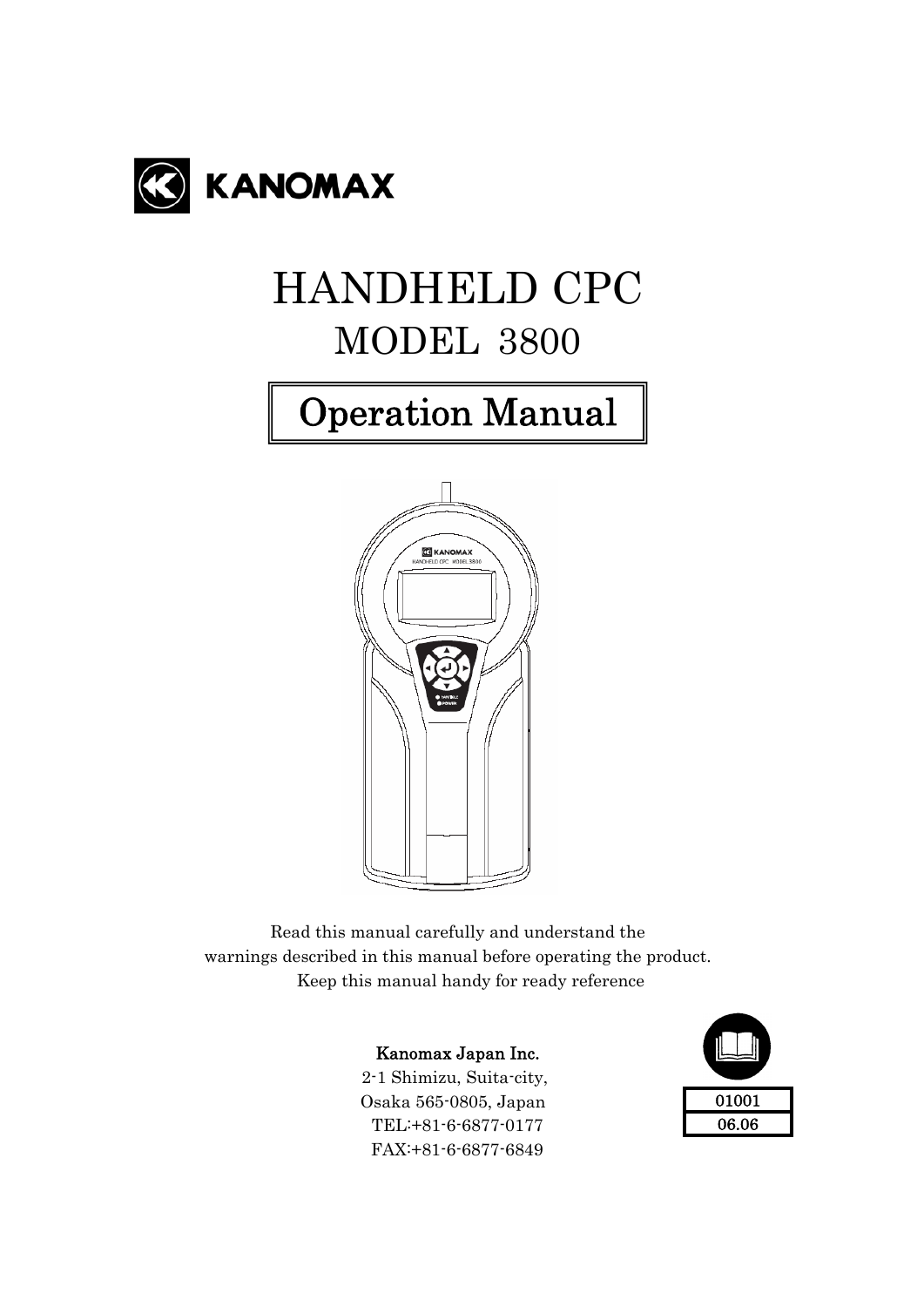Thank you for purchasing a product of Kanomax Japan Inc.

Please read this operation manual carefully and operate the instrument appropriately by following the instructions given in this manual.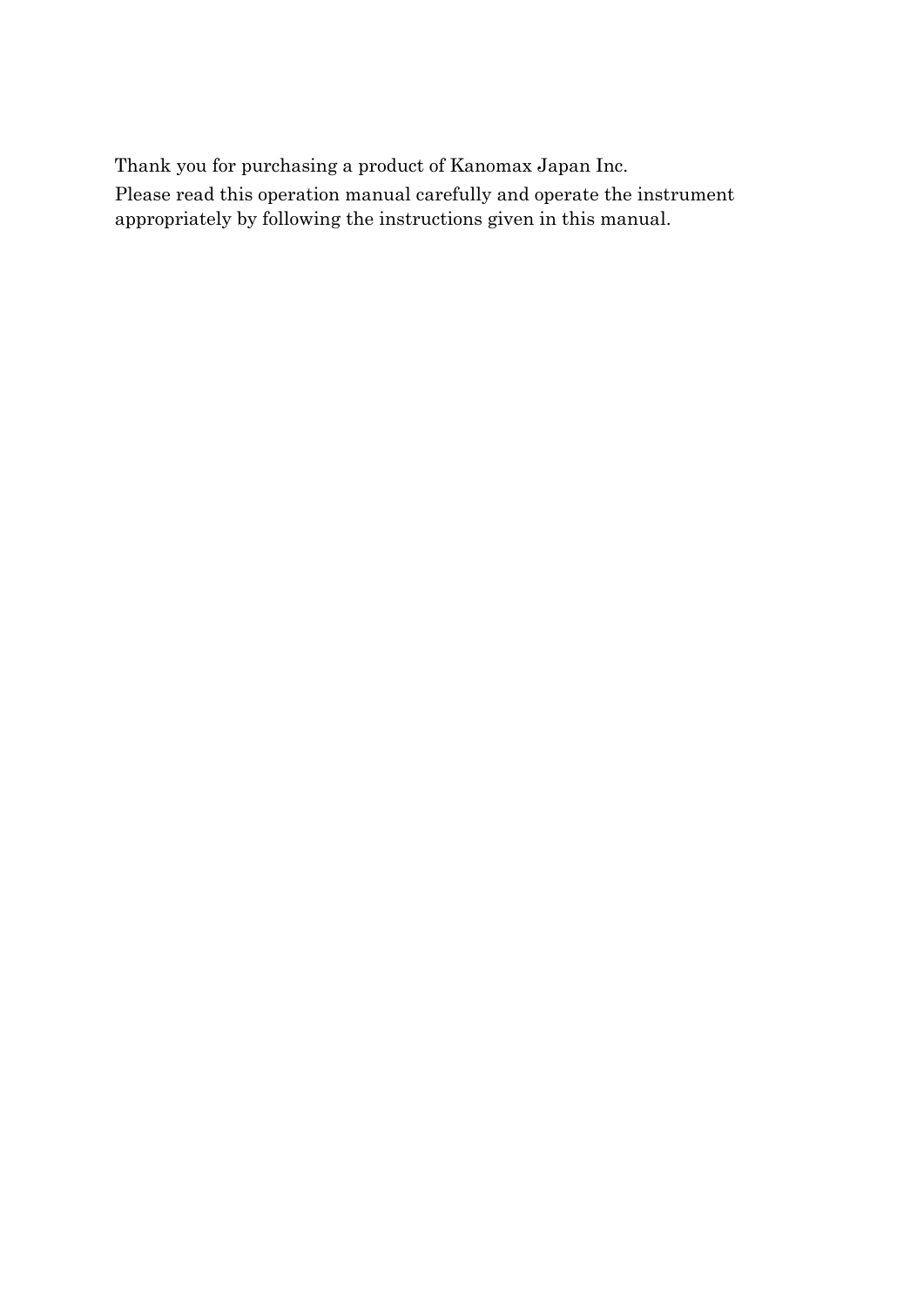# List of Components

■ Standard

| Items                               | Model   | Quantity |
|-------------------------------------|---------|----------|
| Condensation Particle Counter (CPC) | 3800    |          |
| AC Adapter                          | 3800-01 |          |
| Zero Filter                         | 3800-02 |          |
| Alkaline Batteries (AA)             |         | 6        |
| Alcohol Bottle                      | 3800-03 |          |
| Storage Cap                         | 3800-04 |          |
| Alcohol Cartridge                   | 3800-05 |          |
| Spare Felt and Wire Mesh            | 3800-06 | 2        |
| PC Communication Cable              | 3800-07 |          |
| Carrying Case                       | 3800-08 |          |
| <b>Operation Manual</b>             |         |          |
| Measurement Software                |         |          |

## ■ Options

| Items                               | Model   | Quantity |
|-------------------------------------|---------|----------|
| Printer (100V)                      | 3800-09 |          |
| Printer (200V)                      | 3800-10 |          |
| Printer Communication Cable         | 3800-11 |          |
| Charger                             | 3800-12 | 2        |
| Nickel Metal Hydride Batteries (AA) | 3800-13 |          |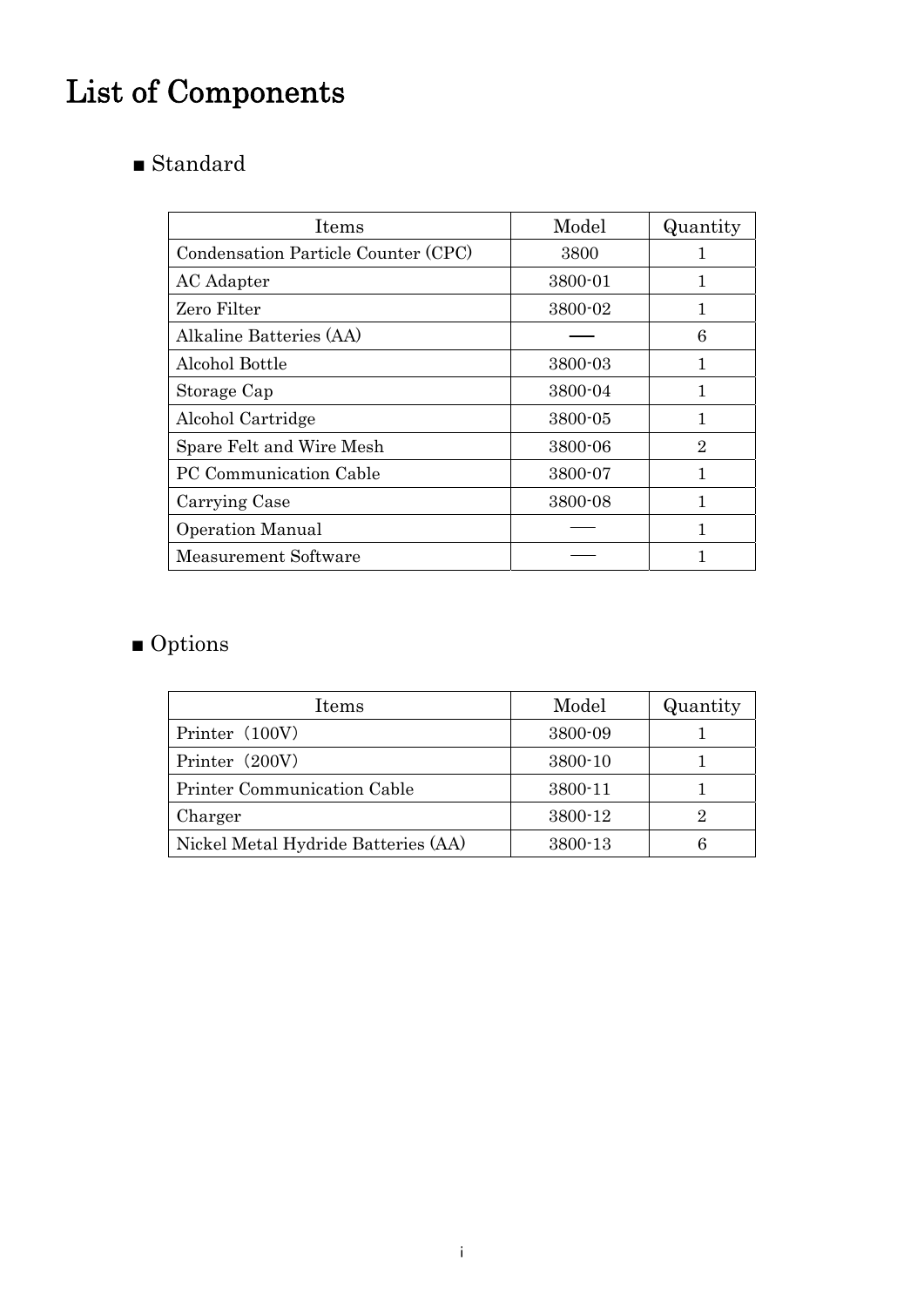Types and definitions of warning signs used in this operation manual are shown below.

 Danger: To prevent serious injury or death Items under this heading show measures to prevent serious injury or death, which may result if the instructions in this manual are not followed and the instrument is operated inappropriately.

Caution: To prevent damage to the product. Items under this heading show measures to prevent damage to the product and conditions that affect our product warranty.

[Description of Symbols]



 $\triangle$  This symbol indicates a condition (including danger) that requires caution. The subject of each caution is illustrated inside the triangle (e.g., high temperature caution symbol shown on the left).



This symbol indicates prohibition. Do not take a prohibited action shown inside or near this symbol (e.g., disassemble prohibiting symbol shown on the left).



This symbol indicates a mandatory action. A specific action is given near the symbol.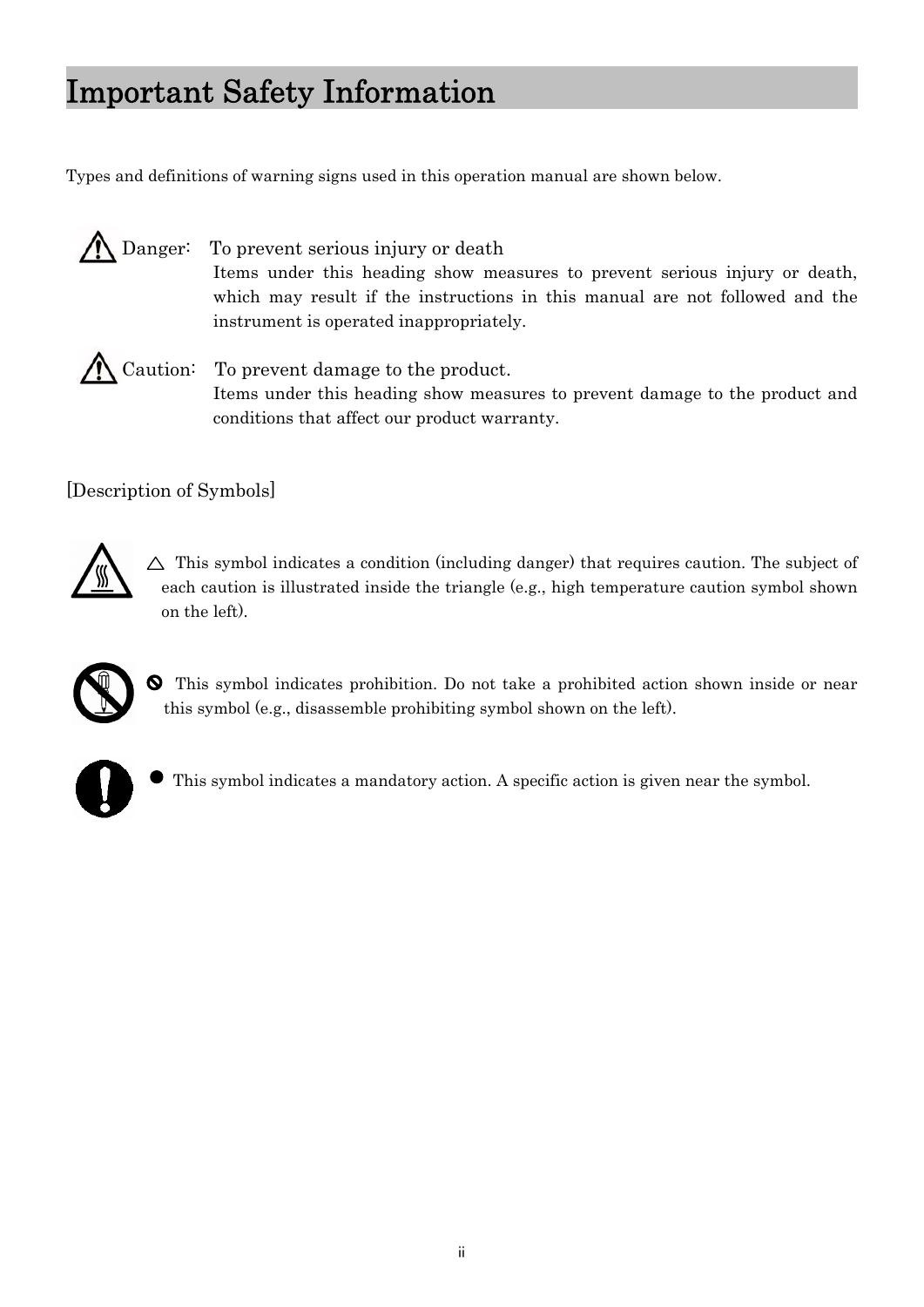| Danger                        |                                                                                                                                                                                                                                                                                                                                                                                                                                                                                                                                                             |  |  |  |
|-------------------------------|-------------------------------------------------------------------------------------------------------------------------------------------------------------------------------------------------------------------------------------------------------------------------------------------------------------------------------------------------------------------------------------------------------------------------------------------------------------------------------------------------------------------------------------------------------------|--|--|--|
| Laser Warning                 | This instrument is a Class 1 Laser Product.<br>A Class 3B laser diode is used as<br><b>CLASS 1 LASER PRODUCT</b><br>a light source.<br>Never disassemble the product.<br>Disassembly of the product<br>may present danger on human health.<br>Laser Warning Label                                                                                                                                                                                                                                                                                           |  |  |  |
| Do not modify/<br>disassemble | o Never disassemble, modify or repair.<br>This instrument uses a Class 3B laser diode as a light source. Disassembly is<br>very dangerous.<br>Disassembly may cause short circuit and/or other failure in performance.                                                                                                                                                                                                                                                                                                                                      |  |  |  |
| Handle Properly               | o Require proper handling/use in accordance with the instructions provided in<br>this operation manual.<br>Improper usage may cause electric shock, fire hazard, or damage.                                                                                                                                                                                                                                                                                                                                                                                 |  |  |  |
|                               | o If abnormal noise, smell or smoke is observed, or if liquid has entered the<br>instrument, turn off the instrument immediately, remove the batteries or pull<br>out the plug<br>Negligence may cause electric shock, fire hazard or damage.<br>Please contact your distributor or KJI's service center for repair.                                                                                                                                                                                                                                        |  |  |  |
| Prohibited<br>Installation    | • Do not use or keep the instrument in an environment where ambient<br>temperature reaches 30 degrees C or above.<br>Use of the instrument out of the specified temperature range may cause<br>extreme deterioration in performance.<br>It may also deteriorate the insulations of the electrical components, which may<br>cause short circuit or fire hazard.                                                                                                                                                                                              |  |  |  |
|                               | o Pull out the plug when the instrument is not in use.<br>Negligence may cause electrical shock, fire hazard, or circuit damage.<br>$\circ$ Before using the AC adapter, make sure that there is no dust accumulated on<br>the plug. The plug must be connected to a dedicated receptacle of 100-240V.<br>Negligence may cause a fire hazard.<br>o Use the AC adapter supplied with the instrument.<br>Use of other commercially available AC adapters may cause short circuit or<br>fire hazard, due to the possible difference in polarity and standards. |  |  |  |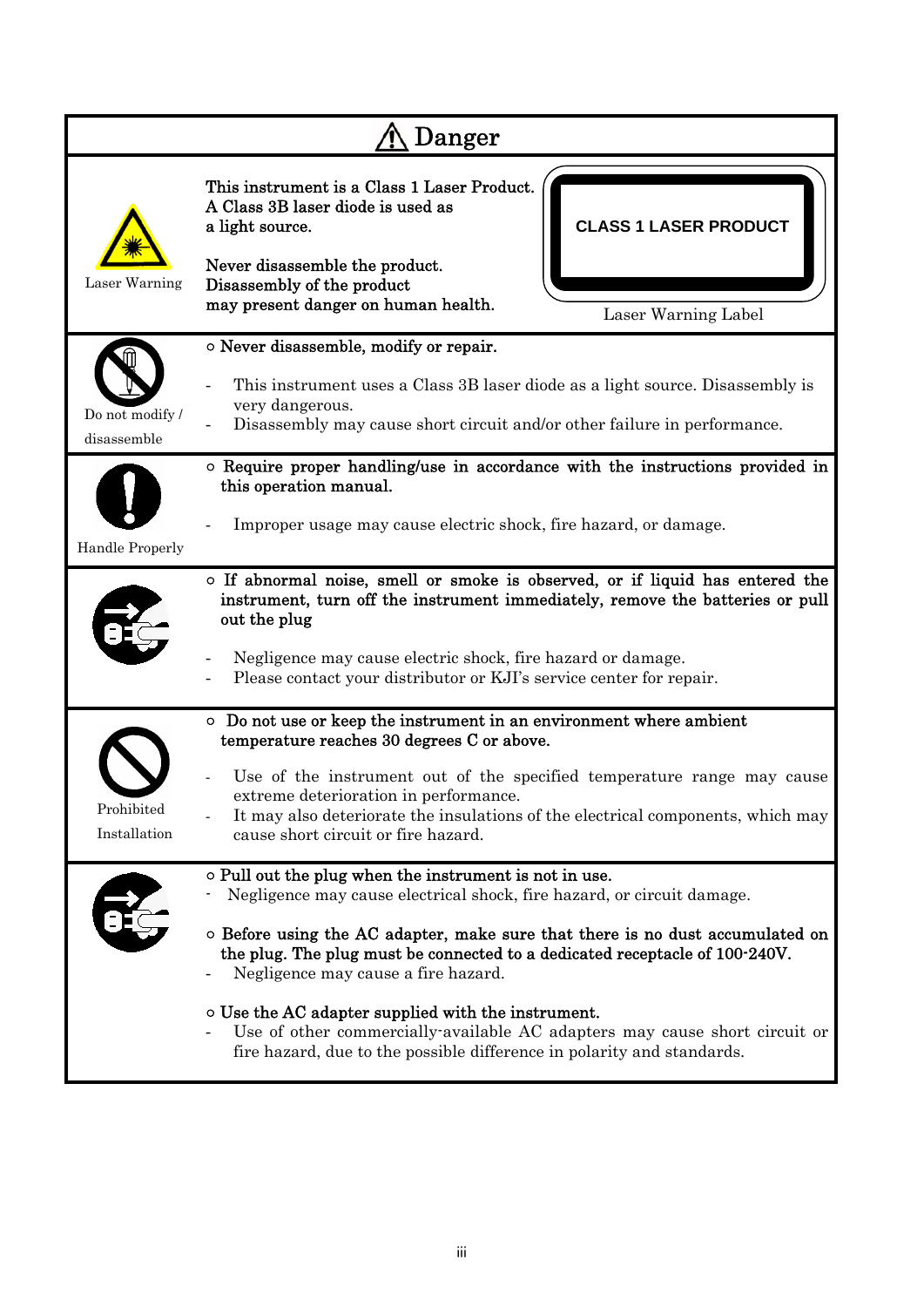|                        | Caution                                                                                                                                                                                                                                         |
|------------------------|-------------------------------------------------------------------------------------------------------------------------------------------------------------------------------------------------------------------------------------------------|
|                        | o If the instrument is not to be used for a long period, the batteries must be<br>removed from the battery compartment.<br>Do not leave spent batteries in the battery compartment as well.                                                     |
| <b>Handle Properly</b> | Negligence may cause battery leakage.                                                                                                                                                                                                           |
|                        | $\circ$ Do not use or keep the instrument in a hot and humid environment or in an<br>environment with extremely low temperature/humidity.<br>Do not leave the instrument exposed to direct sunlight for long periods.                           |
| Prohibition            | The instrument may not function properly outside the specified temperature<br>range.<br>(Temperature range 15-30 degrees C, RH below 85% without condensation)                                                                                  |
|                        | o Do not wipe the instrument with a volatile solvent.                                                                                                                                                                                           |
| Prohibition            | The body may deform or deteriorate. Use soft dry cloth to remove stains. If<br>stains persist, soak the cloth in a neutral detergent and wipe the instrument<br>with a soft cloth.<br>Do not use volatile solvents such as thinner and benzine. |
|                        | $\circ$ Do not apply strong shock or place/drop anything heavy on the instrument.                                                                                                                                                               |
| Prohibition            | Negligence may cause damage or malfunction to the instrument.                                                                                                                                                                                   |
|                        | O Discharge built up static electricity from your body before touching the instrument.                                                                                                                                                          |
|                        | The built up static electricity may influence the readings and cause damage to<br>the circuit.                                                                                                                                                  |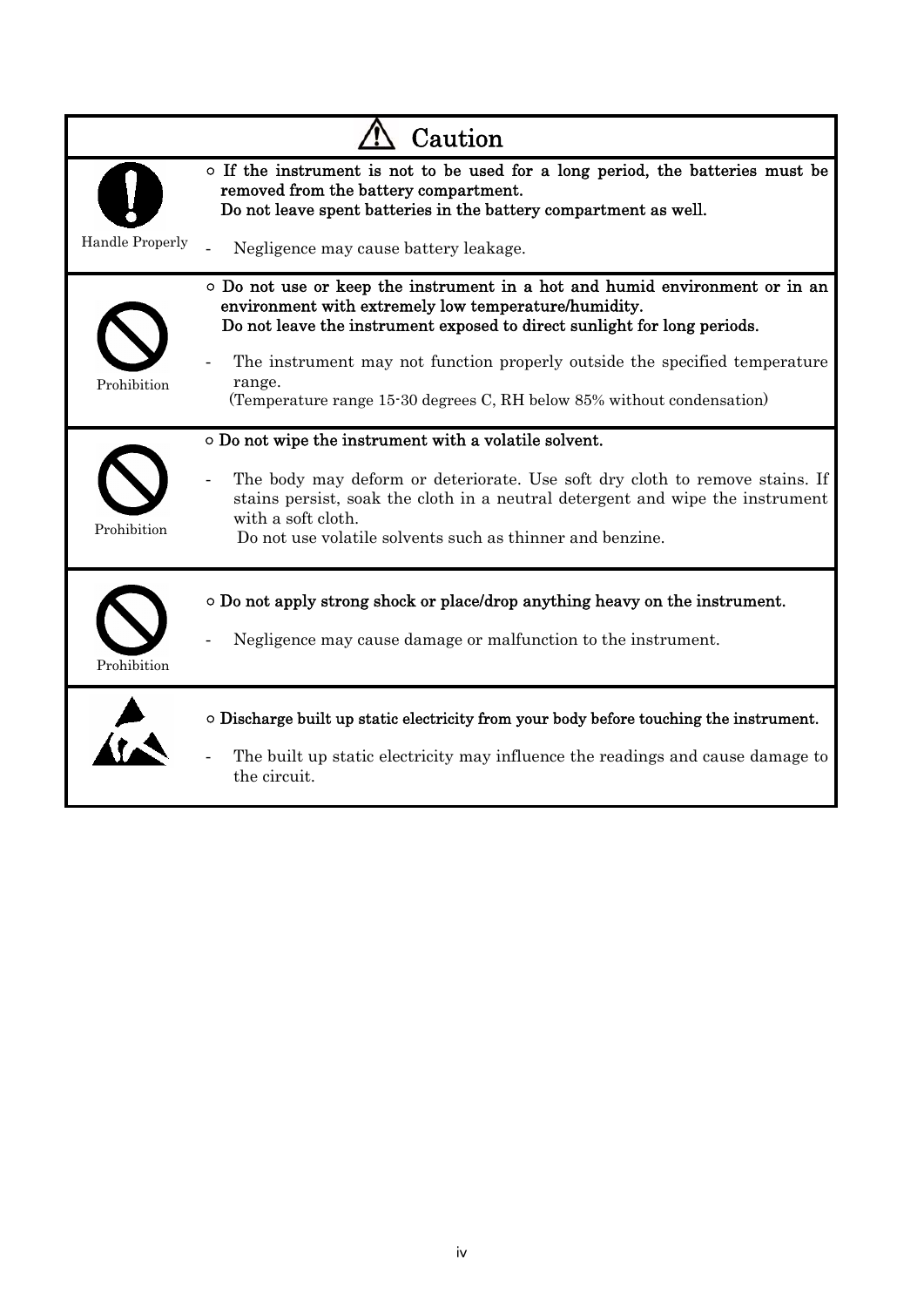## Contents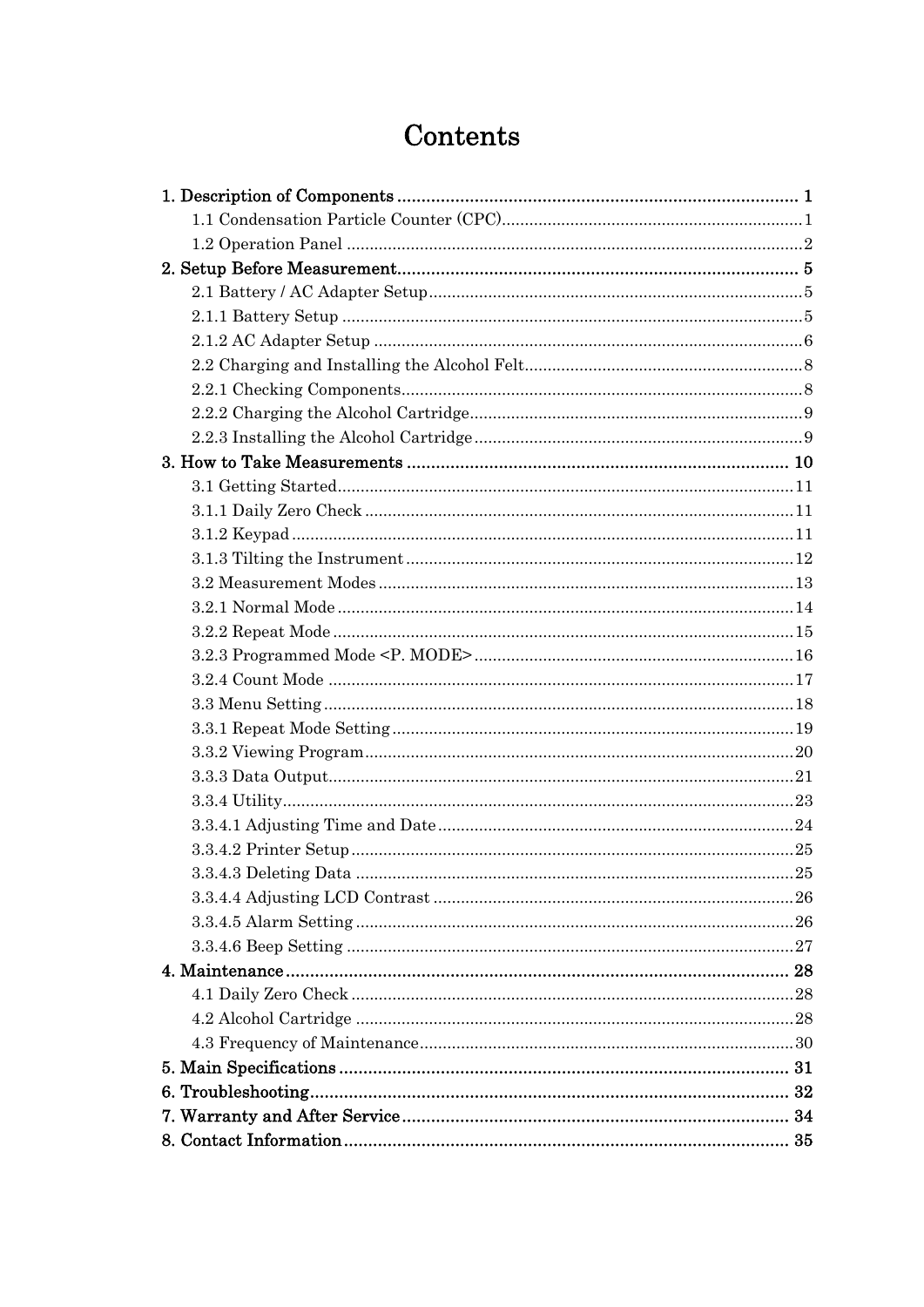## <span id="page-7-0"></span>1. Description of Components

## 1.1 Condensation Particle Counter (CPC)

Unit: mm



\* The slight clacking sound heard when shaking the instrument is generated by the tilt detection sensor equipped inside the instrument, and is normal.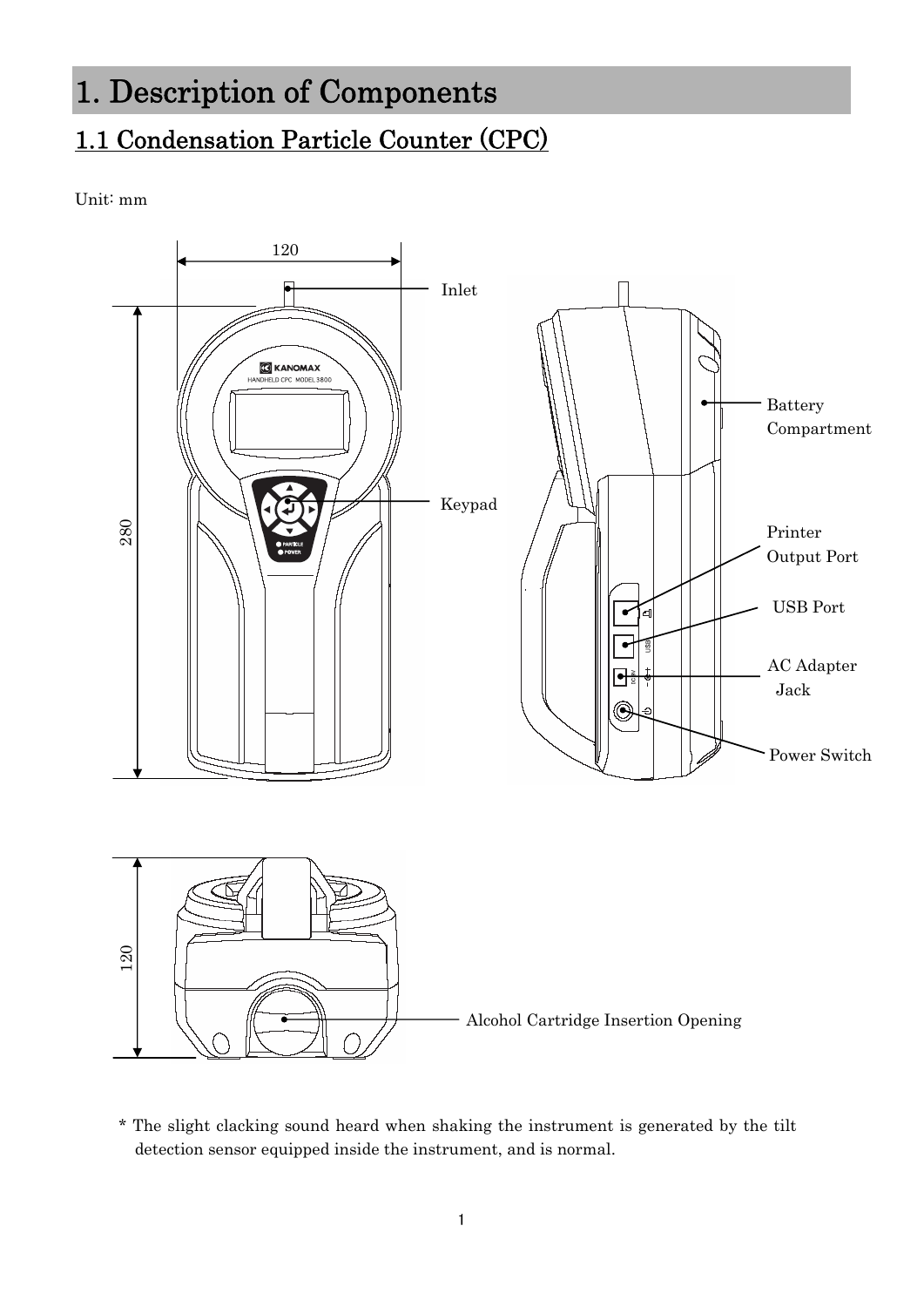### <span id="page-8-0"></span>1.2 Operation Panel

#### <Description of Display Screen>

#### 1. Date & Time

Indicates year, month, day and time. To set the date & time,

see 3.3.4.1 Adjusting Time and Date (page 24 ).

#### 2. Remaining Battery Level

Indicates remaining battery level. For details, see 2.1.1 Battery Setup (page 5).

#### 3. Reading (Measured Value)

 $_1$   $\rightarrow$  06/01/01 12:34:56 mm  $\rightarrow$   $_2$  $01010$  pt/cc 3  $^4$   $\texttt{\textcolor{red}{\bullet}}$   $\texttt{l}$   $\texttt{0}$   $\texttt{l}$   $\texttt{3}$   $_{\sf hPa}$  concernsive  $^+$   $^5$  $6 +$ COUNT OUER  $7 <$  MENU >  $+ 7$ 

Indicates particle number concentration or

number or particles depending on the measurement mode.

The reading will be updated once each second.

For the description and details of the mode, see 3.2 Measurement Modes (page 13).

#### 4. Absolute Pressure at Inlet

Indicates absolute pressure at the inlet.

#### 5. Remaining Memory Level

Indicates remaining memory of the CPC in 8 levels.

Memory capacity: 10,000 pieces of data.

Black squares indicate unused memories, which will turn white when used.

#### 6. Error Message & Status Display

Error messages and status will be indicated. See list below for details.

#### 7. Measurement Mode

Indicates the measurement mode which is currently selected.

The modes are: <Normal>, <REPEAT>, <P.MODE> and <COUNT>.

For the description and details of the mode, see 3.2 Measurement Modes (page 13).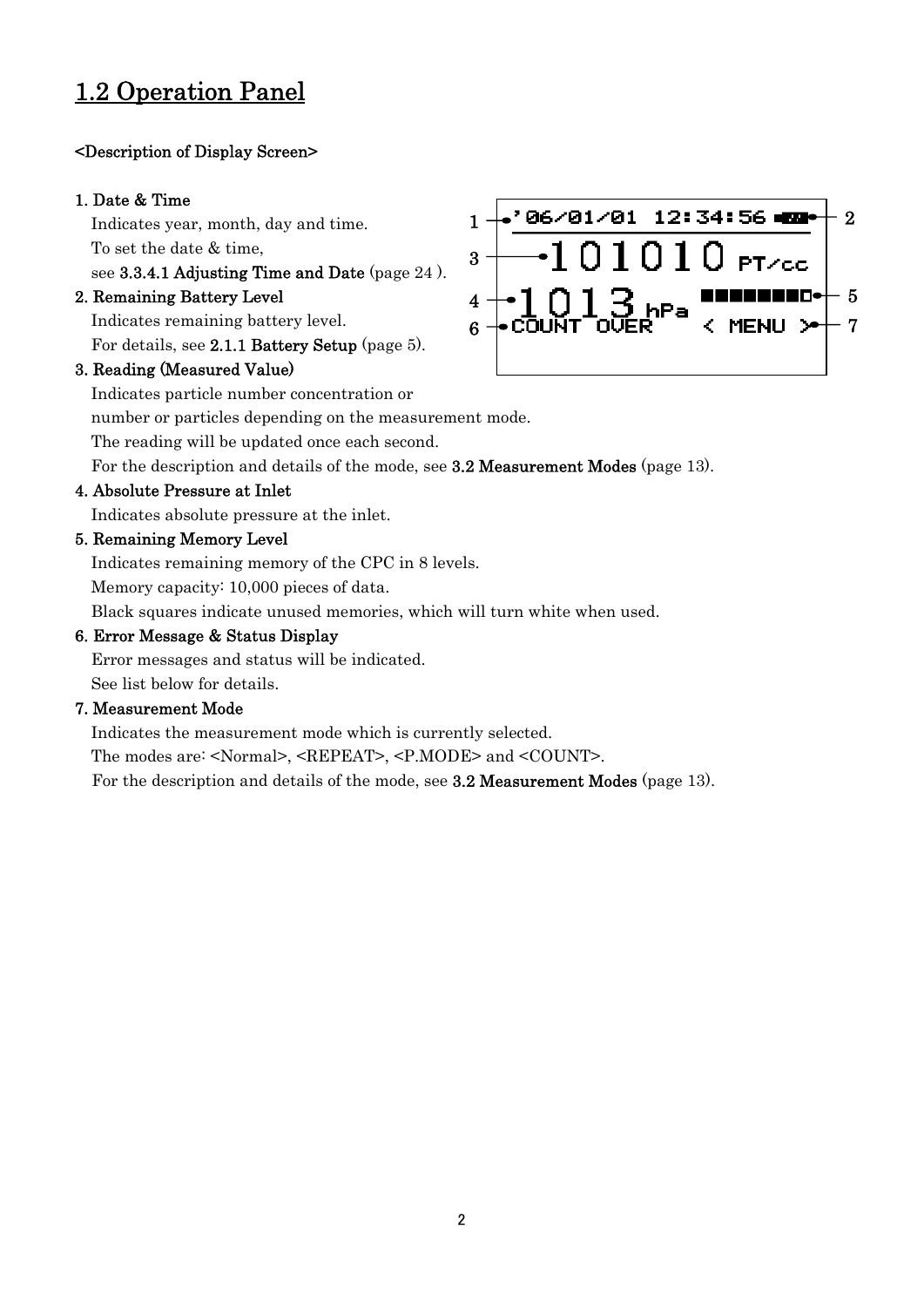#### List of Error Messages (In priority order)

- 1.【LASER ERR】---Laser failure.
- 2.【PUMP ERR】--- Pump failure.
- 3.【TEMP ERR】--- Temperature control failure
- 4.【ALCOHOL ERR】--- Alcohol supply failure.
- 5. [FLOW ERR] --- Flow control failure.
- 6.【COUNT OVER】--- Count exceeding 100,000 particles/cc, or in <Count> mode, when exceeding 9,999,999.
- 7.【COM ERR】--- Communication error.
- 8.【PRINT ERR】--- Printer output failure.

#### List of Status Display

#### 1.【HOLD】

Screen is in "hold" for printing.

2.【PUMP STOP】

Pump is stopped on detecting a tilt condition.

3.【ALARM】

 Set alarm level is exceeded under an alarm activated condition.

4.【MEMORY OVER】

No memory remaining for data storage.

5.【WAITING TIME】

 When operating in <P.MODE>, the instrument is in standby during an interval.

6.【WARMING UP…】

When operating in <P.MODE>, the instrument is warming up to recover from standby (10 min.)

\* In case of having multiple errors at the same time, one error message will be displayed on the screen in the priority order as shown above.

On the printed data, the error status will be indicated by the error message number which corresponds to the above. For details, see 3.3.3 Data Output (page 21).

e.g. When having the error statues 2 and 3, "S"=2 will be shown on the printed data.

If indicated as "S"=5, this means that there was a flow error.

\* For measures to be taken to solve an error status, see Section 6. Troubleshooting (page 32).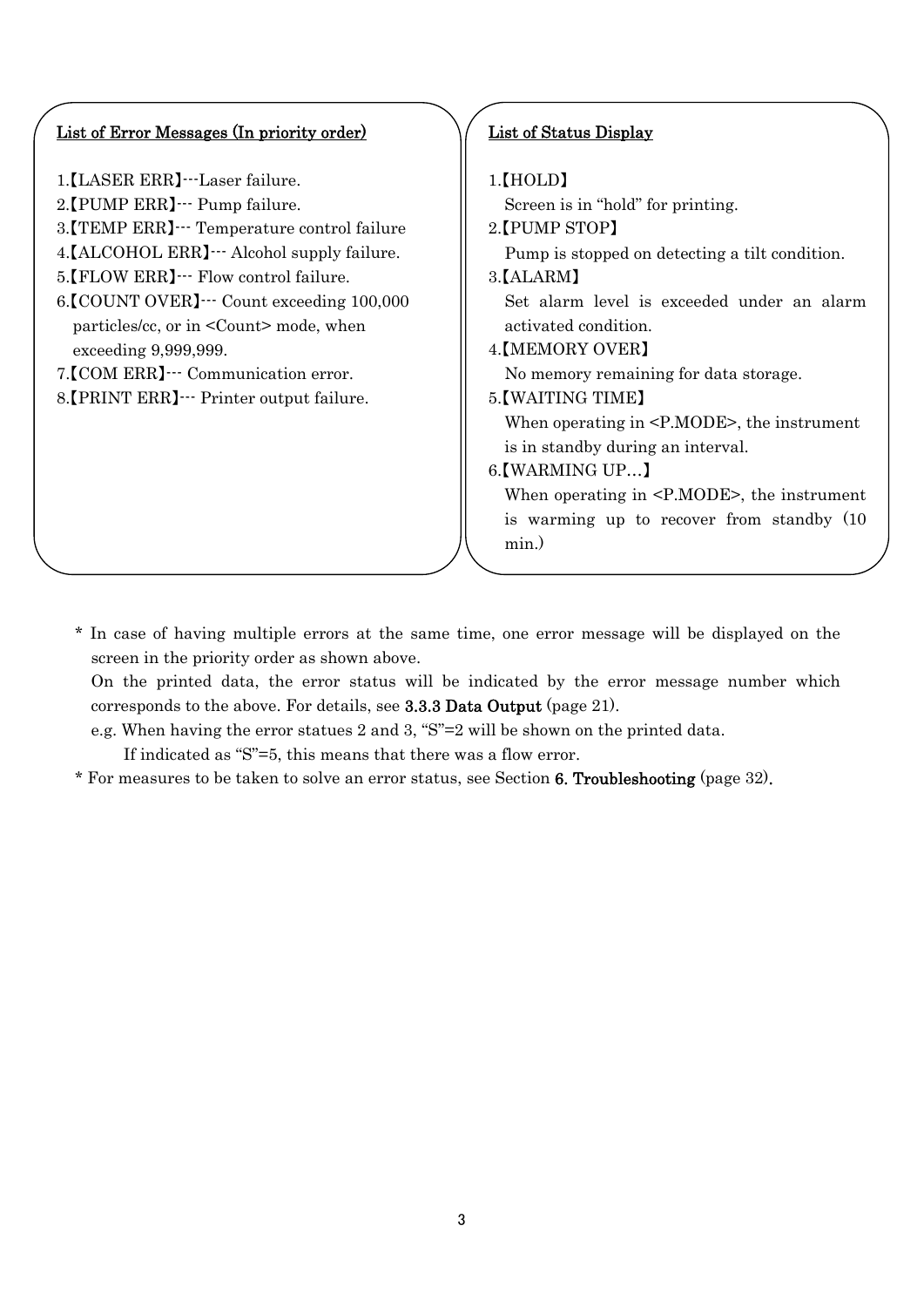#### <Description of Keypads and Indicators>

The CPC can be operated by using the keypad provided on the grip at the center of the CPC.

1. [UP] key

Used for operations such as; canceling warm-up, selecting/setting items, and changing values.

2. [LEFT] key

Used for operations such as; selecting the 【PRINT】 mode, returning to the previous screen, and returning to the previous digit when setting values.

3. [RIGHT] key

Used for operations such as; selecting the 【PRINT】 mode, and

proceeding to the next digit when setting values.

4. [DOWN] key

Used for operations such as; selecting/setting items, and changing values.

5. [ENTER] key

Used for operations such as; entering a setting, and starting the <P.MODE>.

6. LED

POWER---Green light is turned on while power is on. PARTICLE---Red light blinks on detecting particles.

#### <Description of Components>



| Name                                                 | Function                                                                                                                                                                                                                                                                                  |
|------------------------------------------------------|-------------------------------------------------------------------------------------------------------------------------------------------------------------------------------------------------------------------------------------------------------------------------------------------|
| Inlet                                                | Inlet for the sample air.<br>For cleaning the optical system, operatate the instrument with the filter<br>attached to the inlet.                                                                                                                                                          |
| Keypad                                               | Used for performing various operations.                                                                                                                                                                                                                                                   |
| <b>Power Switch</b>                                  | Turns ON/OFF the power.<br>The power will be turned ON/OFF by pressing the switch.<br>The switch cannot be operated during a measurement in each mode.                                                                                                                                    |
| <b>AC Adapter Jack</b>                               | The supplied AC adapter (MODEL S-8458) must be used.<br>When the AC adapter is connected, even if the batteries are installed, the<br>power will be supplied from the AC adapter.                                                                                                         |
| <b>USB Port</b>                                      | Used when connecting the CPC with the PC to perform operations such as<br>data transfer and program writing. After the supplied software is installed<br>on the PC, connect the CPC and the PC with the supplied communication<br>cable.<br>* A printer cannot be connected to this port. |
| <b>Printer Output Port</b>                           | Used when outputting stored data from an optional printer.                                                                                                                                                                                                                                |
| <b>Alcohol Cartridge</b><br><b>Insertion Opening</b> | Before performing a measurement, insert the alcohol-filled cartridge into<br>this insertion opening. When the instrument is not used (or stored), the<br>opening must be covered with a storage cap to prevent dust or dirt from<br>getting into the optical system.                      |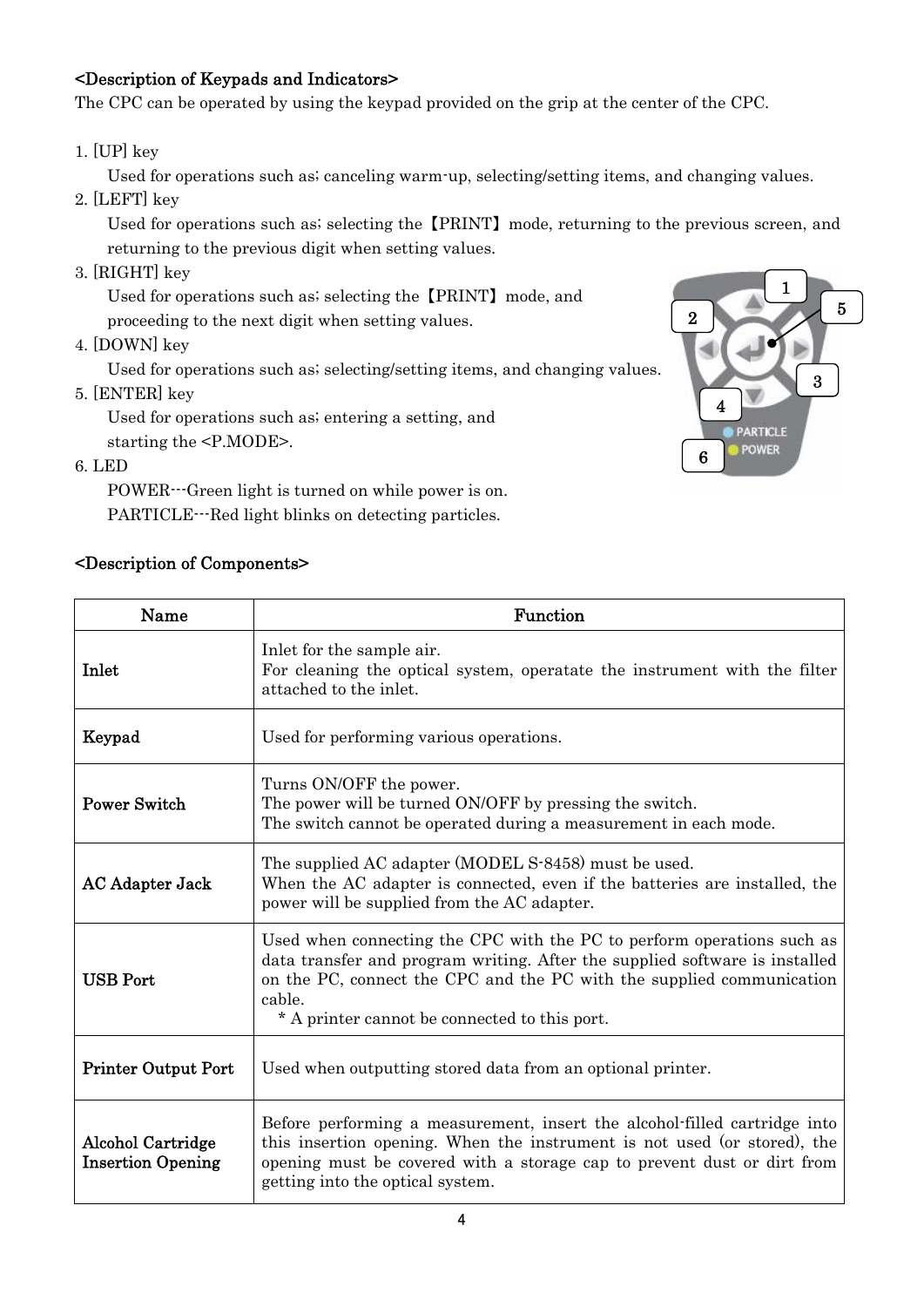## <span id="page-11-0"></span>2. Setup Before Measurement

## 2.1 Battery / AC Adapter Setup

The CPC may be powered by batteries or an AC adapter.

Setup the batteries or the AC adapter whichever is appropriate for your use.

#### 2.1.1 Battery Setup



1. Slide the battery compartment lid located at the backside of the instrument in the direction of the arrow, and remove the lid.

2. Install the batteries. (\* Note the polarity of the batteries.) Six (6) AA batteries are required. Use alkaline batteries or Ni-MH(nickel metal hydride) batteries. All of the six batteries must be of the same type. Using different types of batteries may result in leakage, or damage to the instrument. \* The batteries cannot be charged by the AC adapter.

Applicable Battery Types:

- Alkaline Battery (AA)
- Ni-MH battery (AA)

3. Close the lid in the reverse procedure of opening the lid.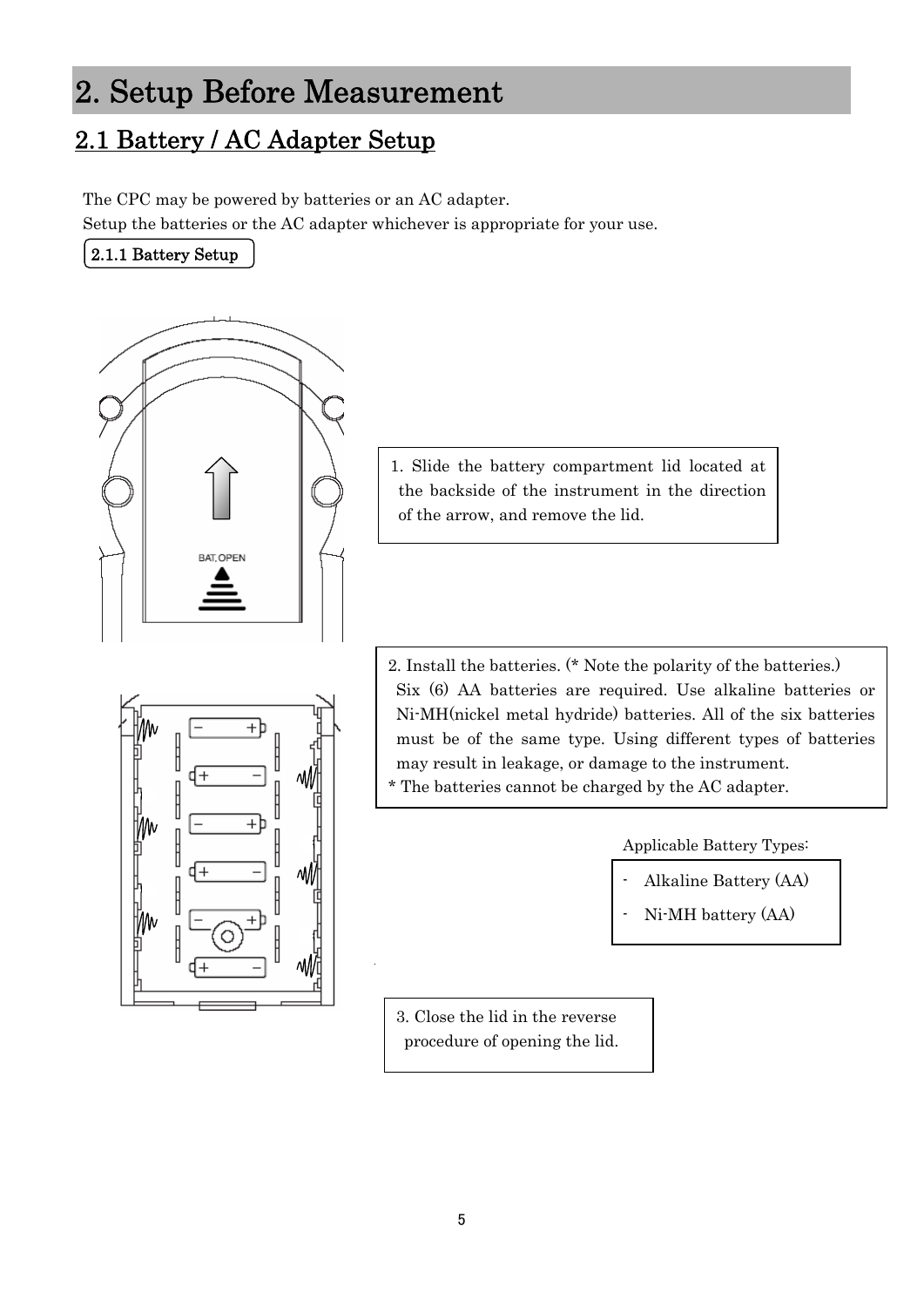#### <span id="page-12-0"></span>2.1.2 AC Adapter Setup

Insert the DC plug of the AC adapter into the DC-9V connector located at the right side of the CPC. When the AC adapter is connected, even if the batteries are installed, the power will be supplied from the AC adapter. There is no problem having the batteries installed in the battery compartment, however, if the batteries are not to be used for a long period, they must be removed from the battery compartment to avoid battery corrosion causing a contact failure.



<AC Adapter> Model: S-8458 Input: AC100-240V Output: DC9V 1.4A Polarity:  $\ominus$  $\oplus$ 



The AC adapter supplied with the instrument (MODEL S-8458) must be used. Use of other commercially-available AC adapters may cause short circuit or fire hazard, due to the possible difference in polarity.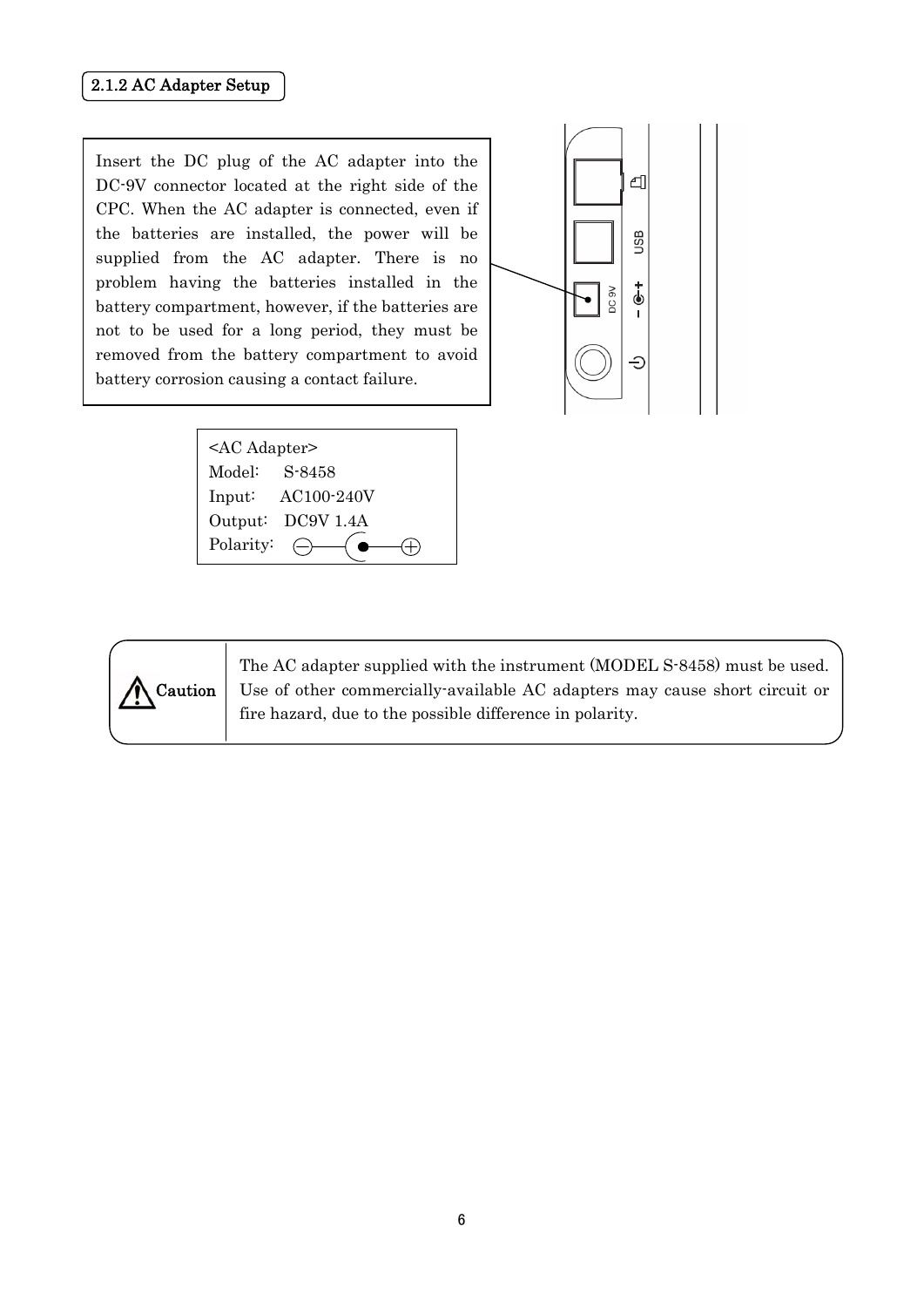

As the remaining battery level drops, the indication on the display will change as below.



### **Caution**

- When the battery runs out, the display screen will go off. Though the stored data, and present data under measurement will be stored\*, the battery must be replaced immediately.
- If the instrument is not to be used for a long period, the batteries must be removed from the battery compartment. If the batteries are left in the compartment for a long period, they might cause corrosion resulting in contact failure.
- Use the supplied AC adapter when continuously using the instrument for an extended period.
	- \* The CPC is equipped with a backup power for keeping the memory even when the power is turned off. The life of this backup power is 4-5 years. For replacing the backup power, please contact your distributor.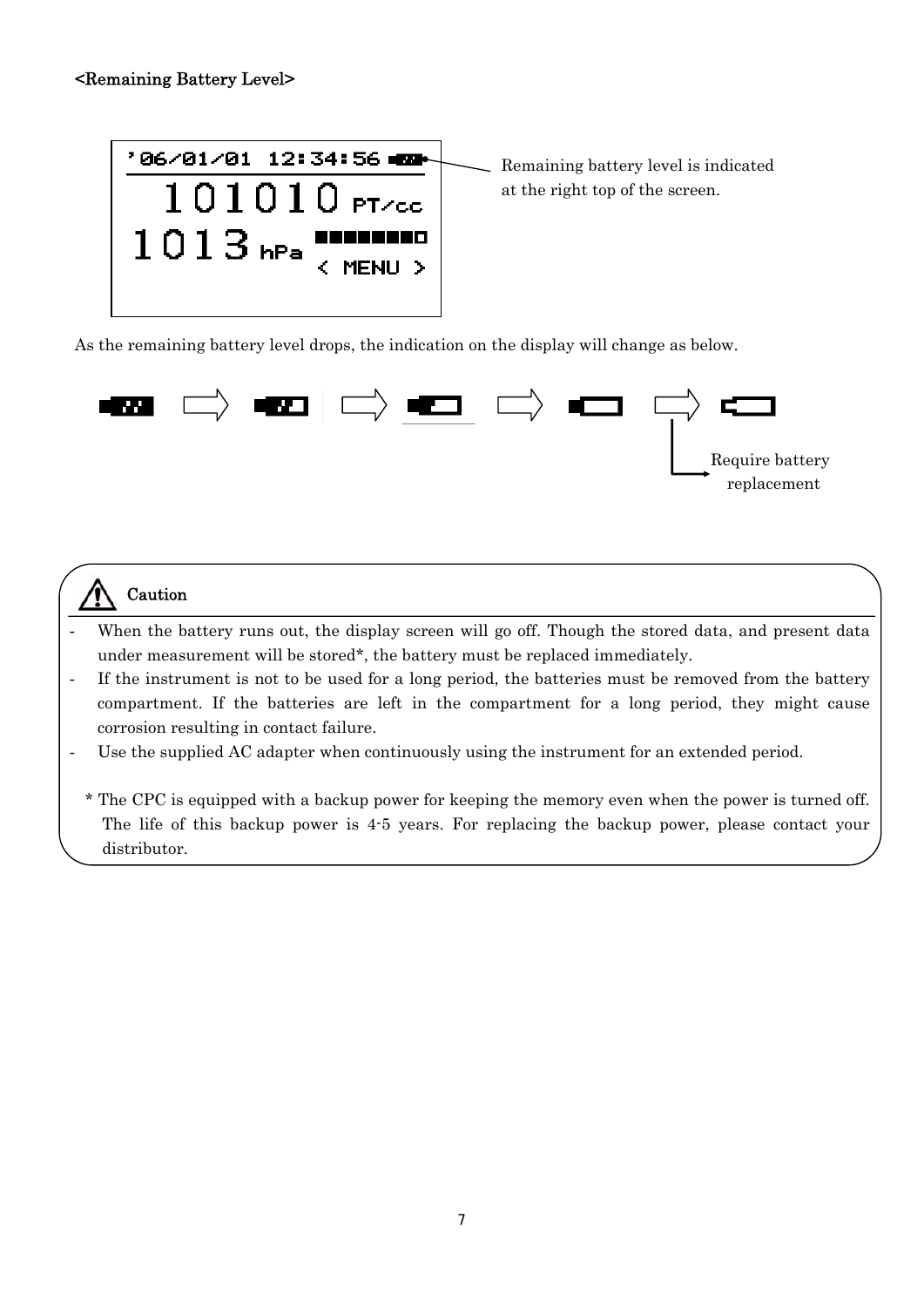### <span id="page-14-0"></span>2.2 Charging and Installing the Alcohol Felt

| Danger              | Isopropyl Alcohol used for this instrument is hazardous material.<br>Do not ingest or allow alcohol to contact your eyes or skin. Refer to the Material<br>Safety Data Sheet (MSDS) for handling and storing the alcohol in the alcohol<br>container. |
|---------------------|-------------------------------------------------------------------------------------------------------------------------------------------------------------------------------------------------------------------------------------------------------|
| $\bigwedge$ Caution | Always recap the alcohol container immediately after use to prevent absorption of<br>moisture and evaporation.                                                                                                                                        |

The isopropyl alcohol required for properly operating the CPC is a very high purity "reagent grade" alcohol. Please refrain from using isopropyl alcohol that is available from stores such as pharmacies or drug stores. Purity of those would be low, which may damage the CPC.

Any problems caused by a use of alcohol other than the isopropyl alcohol specified below will not be covered under warranty.

Please ensure to use the appropriate alcohol with strict adherence to the handling directions. For the method of supplying the alcohol, see 2.2.2 Charging the Alcohol Cartridge (page 9).

| Chemical name: 2-Propanol      |                   |  |  |  |  |
|--------------------------------|-------------------|--|--|--|--|
| $Synonym$ :                    | Isopropyl alcohol |  |  |  |  |
| Chemical formula: $(CH3)2CHOH$ |                   |  |  |  |  |
| Formula weight: 60.10          |                   |  |  |  |  |
| Assay:                         | $99.5\%$ or above |  |  |  |  |
|                                |                   |  |  |  |  |

#### 2.2.1 Checking Components

 On supplying alcohol to the CPC, confirm that the following components and accessories are prepared.

Required items:

- Alcohol bottle
- Storage cap
- Alcohol cartridge
- Isopropyl alcohol (not supplied with the instrument)

The alcohol cartridge must be stored in the alcohol bottle when not used in the CPC.

The storage cap must be used to seal the alcohol bottle, or to cap the alcohol cartridge insertion opening of the CPC when the instrument is not in use.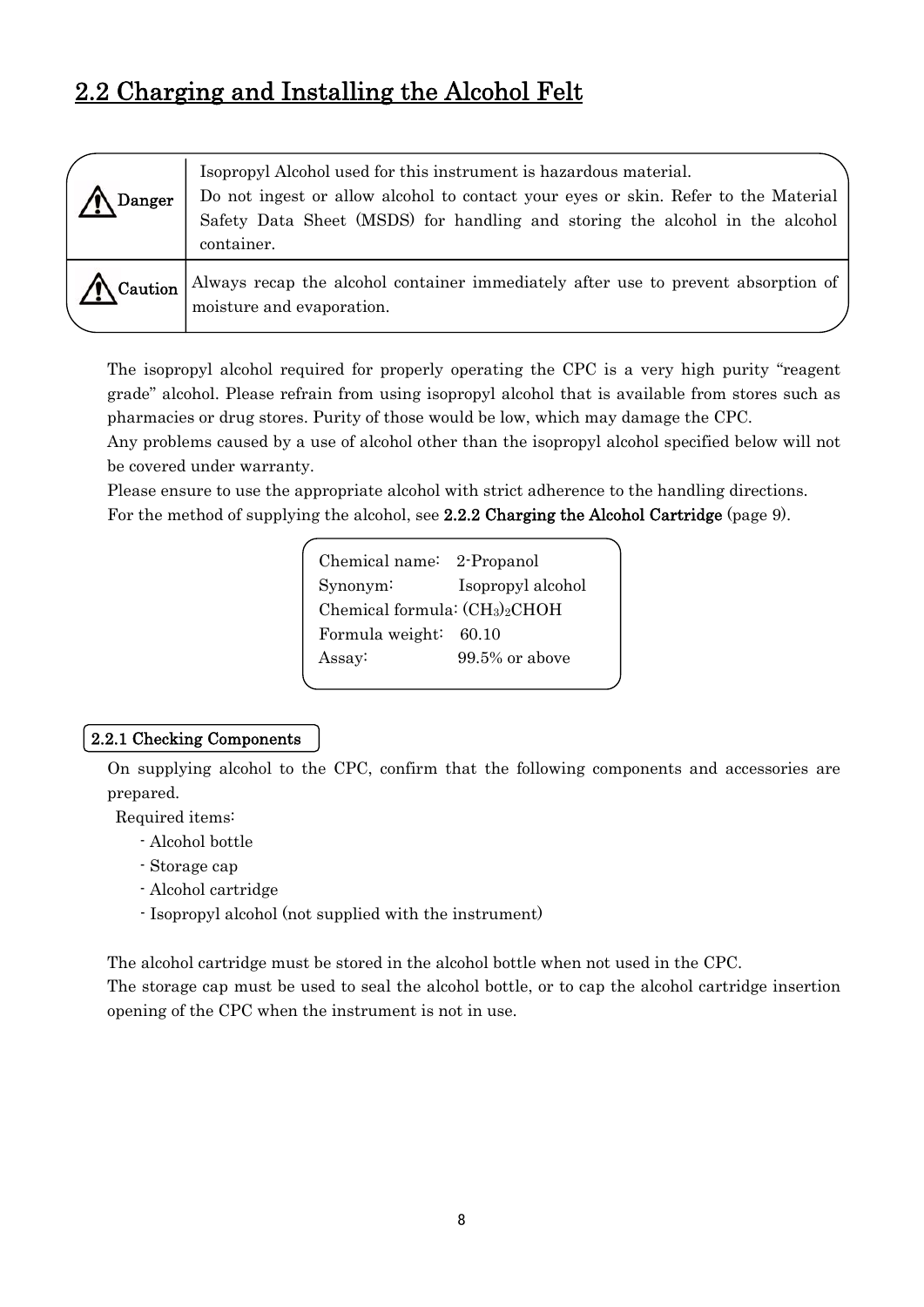#### <span id="page-15-0"></span>2.2.2 Charging the Alcohol Cartridge



Do not leave the alcohol cartridge insertion opening of the CPC open longer that necessary to prevent contamination of the optical system to cause operation failure.

- 1. Turn off the CPC power.
- 2. Open the alcohol bottle by twisting the storage cap (or the alcohol cartridge) counter-clockwise for about 1/8 turn. Place the storage cap (or the alcohol cartridge) on a clean surface such that the storage cap (or the alcohol cartridge) stands on its end.
- 3. Pour isopropyl alcohol in the bottle up to the marked level, with caution not to tip the bottle and spill the alcohol.
- 4. Make sure that the alcohol cartridge is clean. Insert the alcohol cartridge into the alcohol bottle, and twist for about 1/8 turn until it locks into place.
- 5. After the alcohol cartridge is set, wait several minutes for the felt inside the cartridge to absorb the alcohol. To fully charge the alcohol cartridge, it will take approximately 20-30 minutes.

#### 2.2.3 Installing the Alcohol Cartridge

- 1. Remove the alcohol cartridge from the alcohol bottle, and gently shake down excess alcohol. You do not need to wait for the outside surface of the cartridge to dry.
- 2. Insert the alcohol cartridge into the cartridge insertion opening of the CPC. Align the groove at the side of the alcohol cartridge with the tab at the insertion opening, and twist the alcohol cartridge clockwise for about 1/8 turn.

The alcohol cartridge should slide in easily with little force. DO NOT FORCE IT IN.

|  |  | Always recap the alcohol bottle immediately after use to prevent absorption of |  |  |  |
|--|--|--------------------------------------------------------------------------------|--|--|--|
|  |  | moisture and evaporation. Alcohol that is contaminated must be disposed.       |  |  |  |

When the CPC is not used, the alcohol cartridge must be stored in the alcohol bottle. The alcohol bottle is designed to be safe for transportation and storage of the alcohol. The alcohol cartridge will be soaked in the alcohol. The storage cap must be applied to the cartridge insertion opening of the CPC to prevent dust and dirt from getting in.



 $\overline{1}$ 

 $\overline{\phantom{a}}$ 

Do not transport or store the CPC with the cartridge inserted in the CPC. The alcohol may seep out and get in the optical system, which may affect future measurements.

Do not leave the cartridge insertion opening of the CPC open longer than necessary. Apply the storage cap to the insertion opening for transportation and storage.

Always keep the storage cap and alcohol cartridge clean.

If the side of the cartridge and/or the inside of the cap is unclean, dust and dirt may get in the instrument when operated, which may impair correct measurement.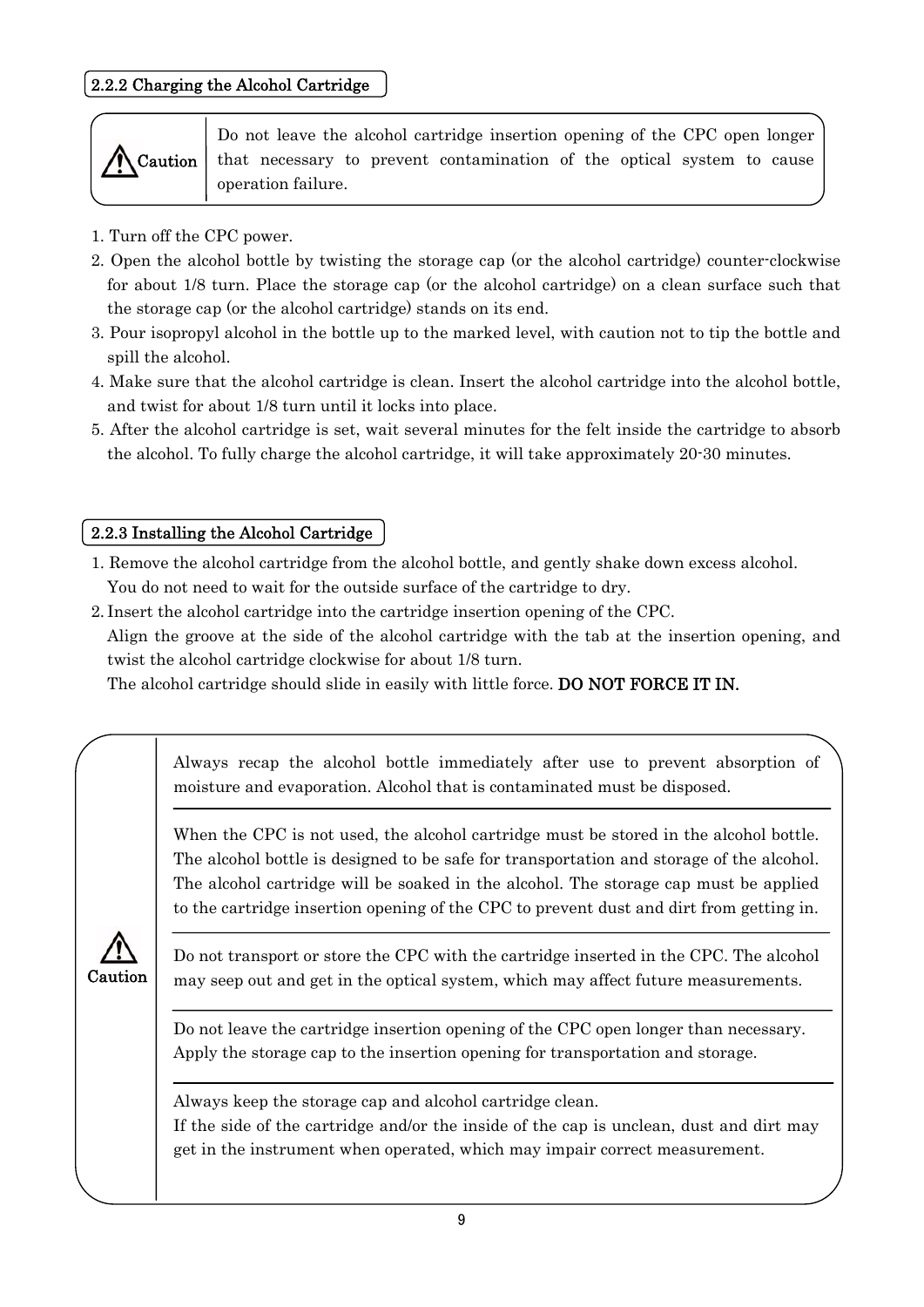## <span id="page-16-0"></span>3. How to Take Measurements

Press the power switch located at the side of the CPC to turn on the CPC.

A screen indicating the CPC model and firmware version information will be displayed. Then it will automatically switch to a warm-up screen *(Screen-1)*. Warm-up takes about 600 seconds. The warm-up time remaining will be counted down on the display.



Screen-1 Warm-up Screen

Menu operation can be performed from this screen by pressing the [ENTER] key.

For descriptions of the Menu operation, see 3.3. Menu Setting (page 18).

Warm-up can be canceled by pressing the [UP] key.

When warm-up is completed or cancelled, the screen will switch to the  $\leq NORMAL$  mode screen (Screen-2).

For descriptions of the <NORMAL> mode, see 3.2.1 Normal Mode (page 14).

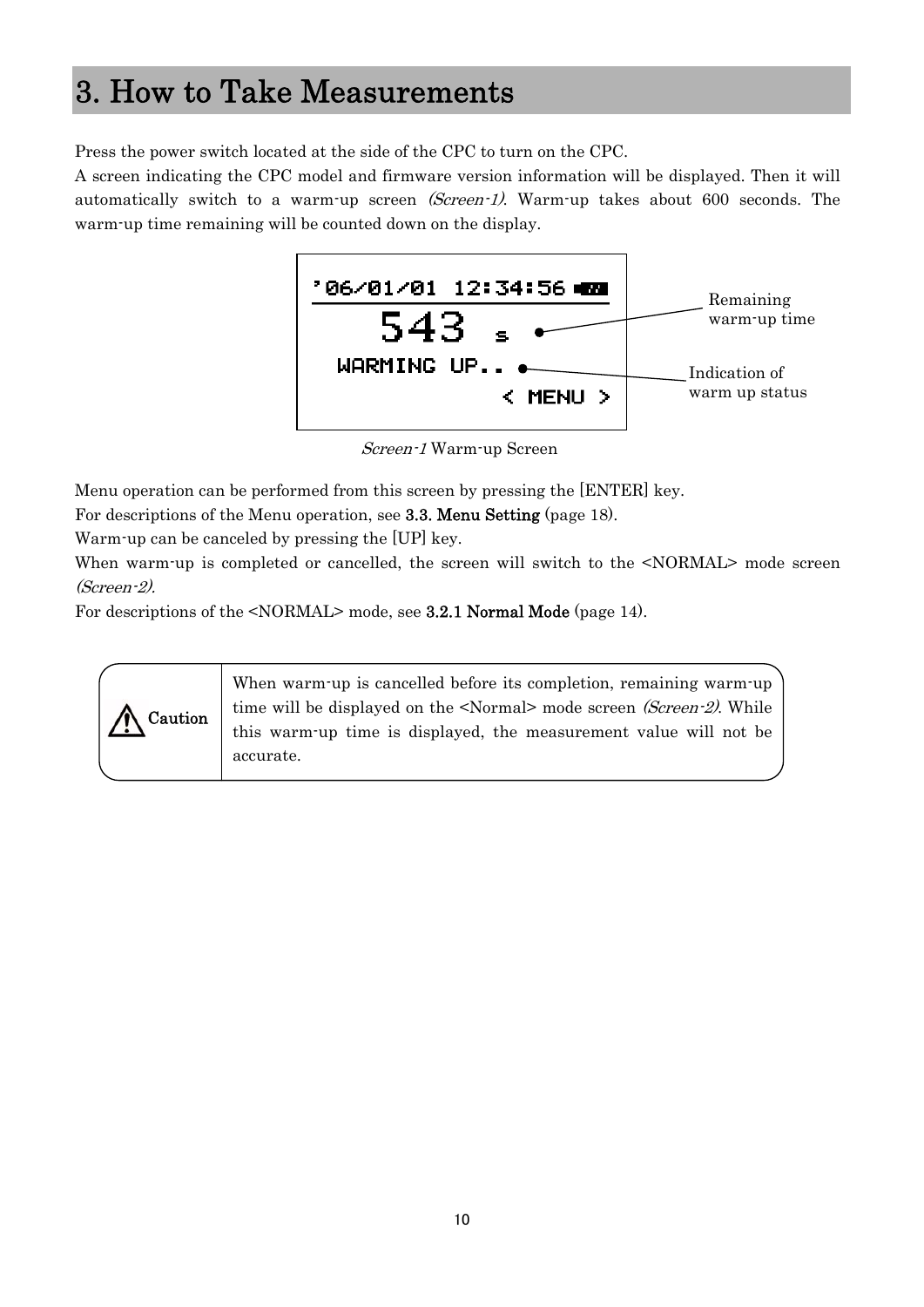### <span id="page-17-0"></span>3.1 Getting Started

#### 3.1.1 Daily Zero Check

 Before starting to use the CPC, zero check must be performed to confirm that the instrument is operating properly. This zero check must be performed at least once a day, or before use if not used daily.

- 1. Turn on the instrument, and wait for it to warm-up (requires approximately 600 seconds).
- 2. Attach the supplied zero filter.
- 3. The particle number concentration will become zero in approximately 10 seconds. Leave the zero filter attached to the instrument for approximately 30 seconds in order to confirm that the zero reading is stable.
- 4. Remove the zero filter, and the instrument will be ready for operation.



If the reading of the instrument does not become zero, please refer to  $\Delta \text{Caution}$   $\begin{bmatrix} 1 & \text{the resulting of the fixed and} \\ 6 & \text{Trouble} \end{bmatrix}$ 

#### 3.1.2 Keypad

The keypad located on the grip of the CPC allows various operations of the CPC. The keypad consists of 5 keys, which are used for; moving between menu items, selecting an item, adjusting and entering a setting.

When a key is pressed, there will be a beep sound confirming the function. This beep sound can be turned ON/OFF. For turning ON/OFF the beep sound, see 3.3.4.6 Beep Setting (page 27).



When the power is turned ON, the green LED at the "POWER" will light, and on detecting particles, the red LED at the "PARTICLE" will blink.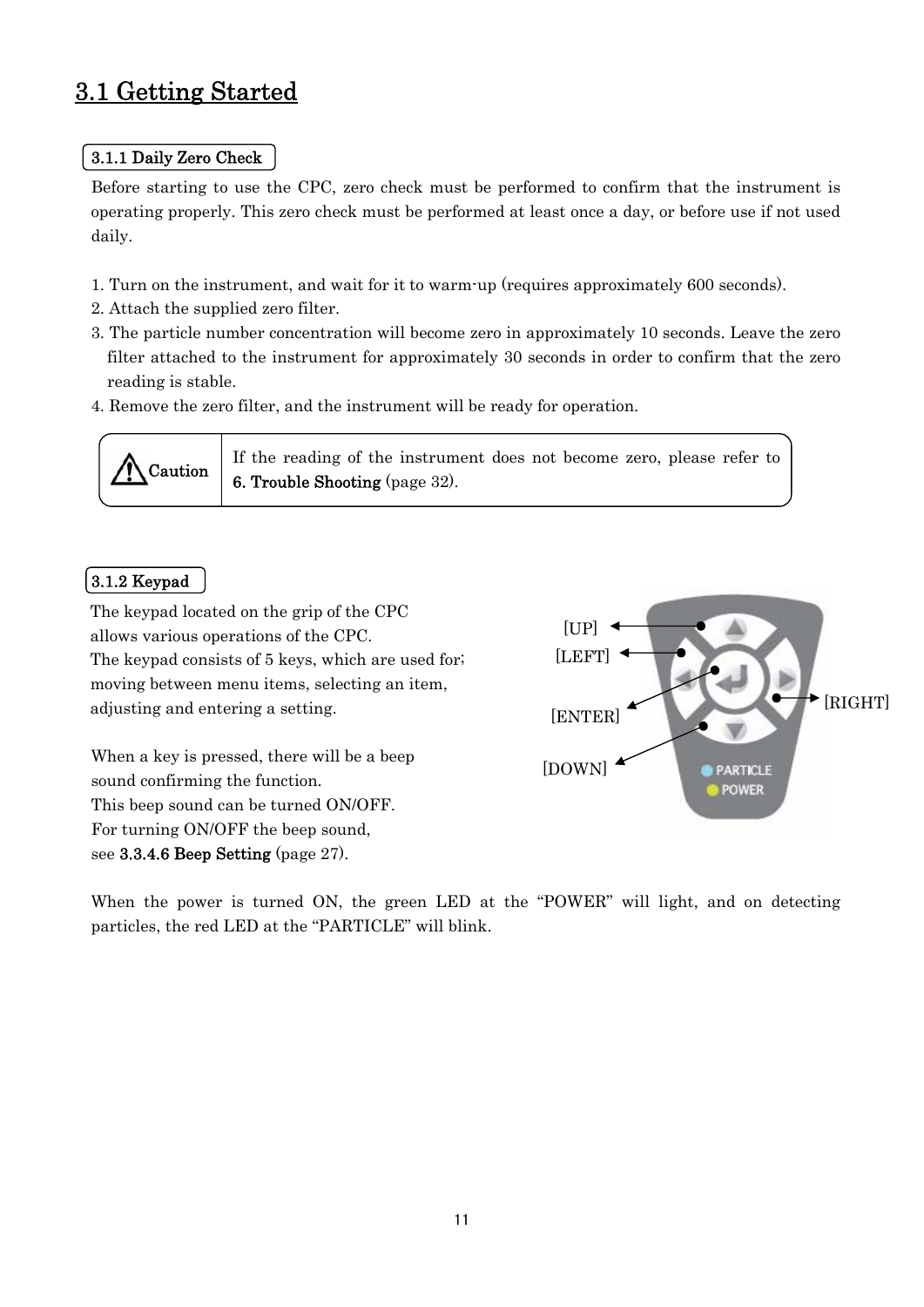#### <span id="page-18-0"></span>3.1.3 Tilting the Instrument

The CPC is operated by using isopropyl alcohol which is absorbed into an alcohol cartridge.

If the instrument is tilted during operation, the alcohol will gradually seep out of the alcohol cartridge. If this alcohol gets into the optical chamber, it may cause false particle counts and/or damage to the optical system. This will temporary disable measurement, and in the worst case, it will permanently affect the readings.

To avoid such problems, the CPC is equipped to generate an alarm, and stop the pump when the instrument is tilted. In this case, a message 【PUMP STOP】 will be displayed. The alarm will go off until the instrument is retuned to a horizontal position.

The pump will resume operation in 5 seconds after the instrument is returned to a horizontal position. Then in approximately 10 seconds, the instrument will be ready for measurement.

| Caution | Do not tilt the instrument up in a vertical position when observing the<br>display. If the instrument is tilted, there will be a beep sound, and the pump<br>will stop.<br>It is recommended that the instrument is placed on a substantially leveled<br>and stable surface. |
|---------|------------------------------------------------------------------------------------------------------------------------------------------------------------------------------------------------------------------------------------------------------------------------------|
|---------|------------------------------------------------------------------------------------------------------------------------------------------------------------------------------------------------------------------------------------------------------------------------------|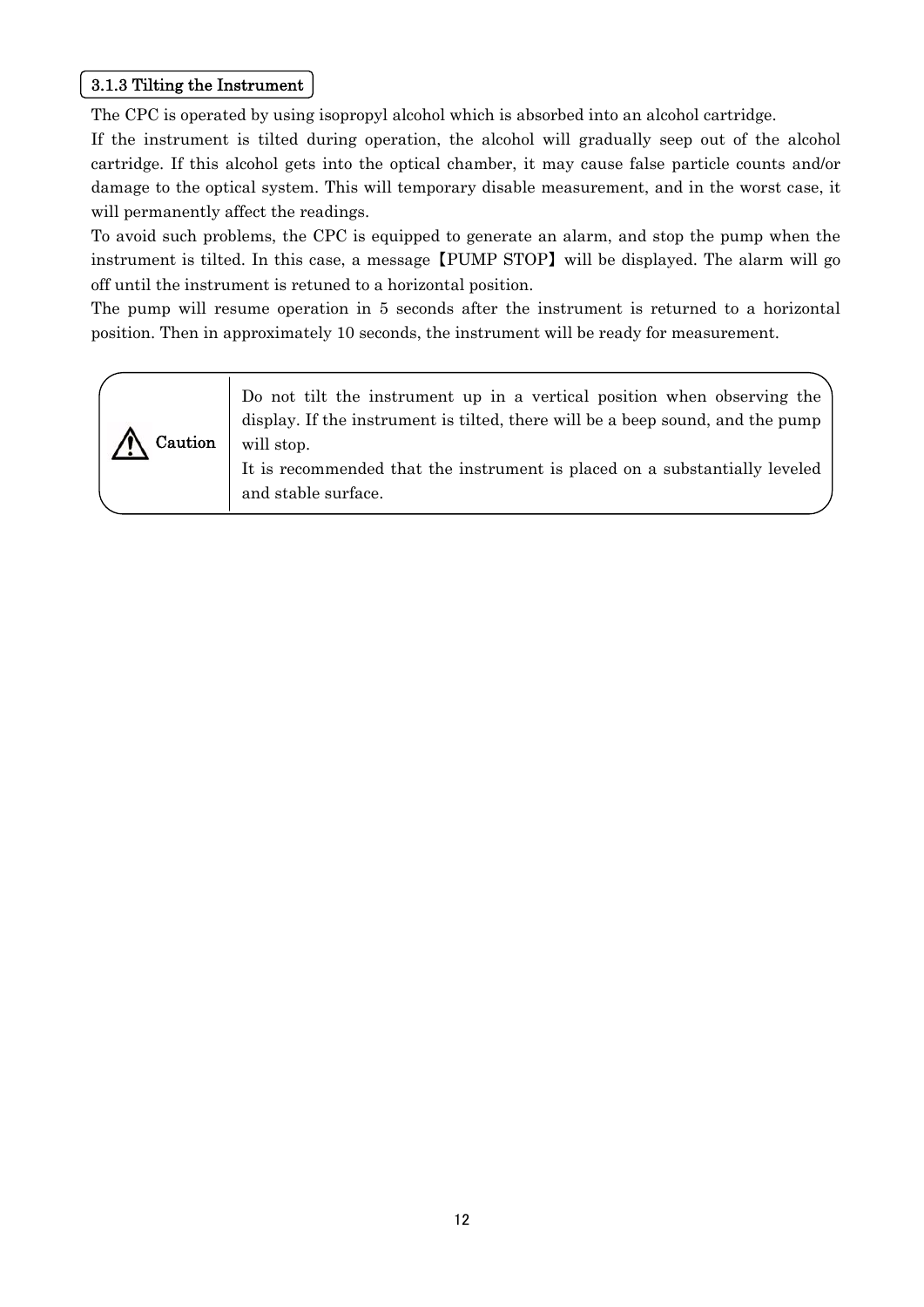### <span id="page-19-0"></span>3.2 Measurement Modes

There are four (4) measurement modes as listed below.

1. <NORMAL> Mode --- For details see 3.2.1 Normal Mode (page 14). After warm-up, the instrument will automatically transfer to this mode. Particle number concentration (particles/cc) and absolute pressure (hPa) can be measured. Measured data cannot be stored.

This mode also allows setting of the Menu and printing an instantaneous value.

#### 2. <REPEAT> Mode --- For details see 3.2.2 Repeat Mode (page 15).

 The measurement is performed in accordance with the measurement condition set by the CPC. Particle number concentration (particles/cc) and absolute pressure (hPa) can be measured. Measured data can be stored.

#### 3. <P.MODE> --- For details see 3.2.3 Programmed Mode (page 16).

The measurement is performed in accordance with the measurement program .set by the PC, and written in the CPC.

Particle number concentration (particles/cc) and absolute pressure (hPa) can be measured automatically.

Measured data can be stored.

#### 4. <COUNT> Mode --- For details see 3.2.4 Count Mode (page 17).

Counts up the number of particles measured during a random time interval.

The number of particles and absolute pressure (hPa) can be measured.

Measurement Start/Stop is manually operated.

Measurement data cannot be stored.

This mode is suitable for performing a measurement in an environment where the particle number concentration is low.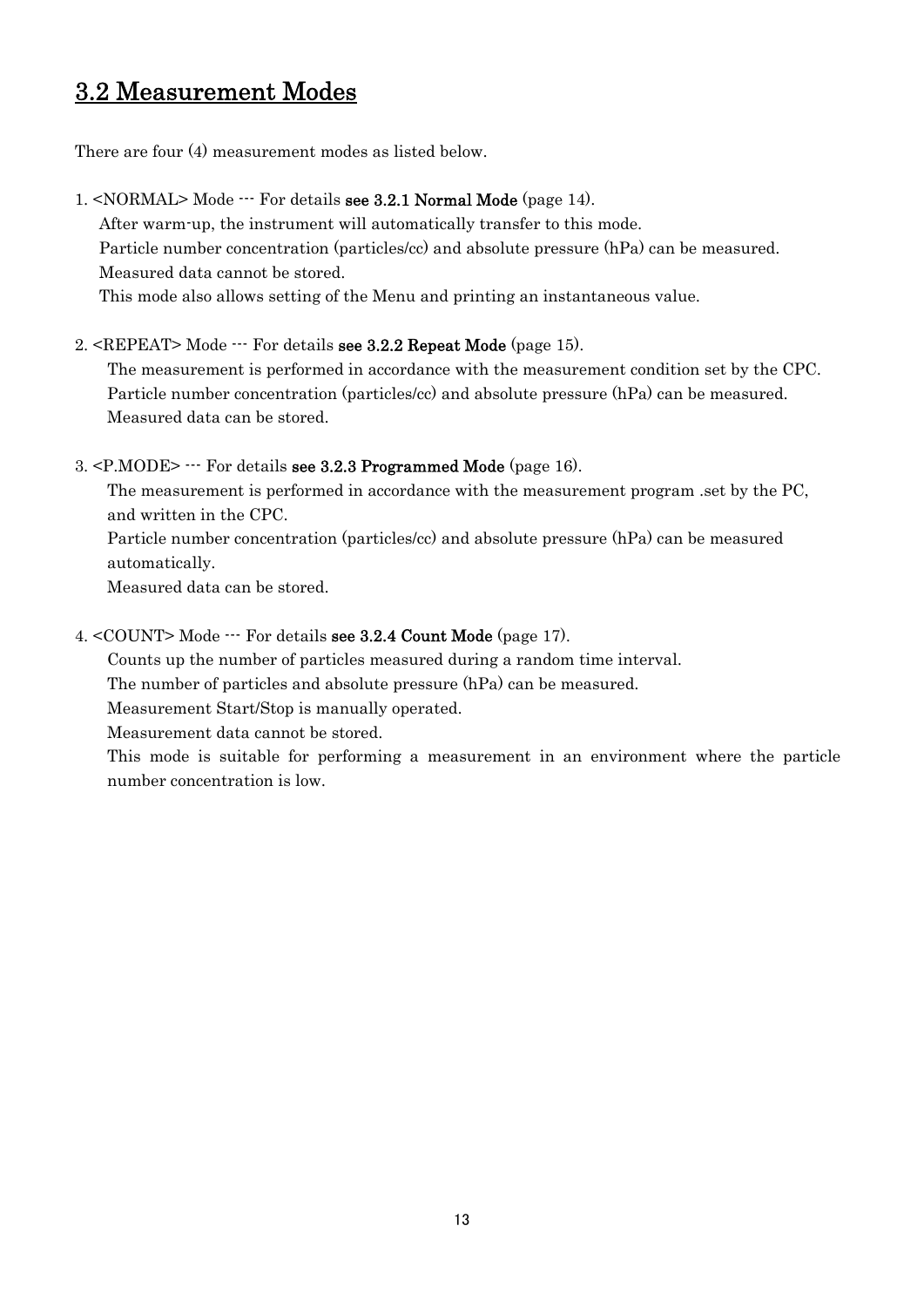#### <span id="page-20-0"></span>3.2.1 Normal Mode

This is the initial measurement mode switched to after completion (or cancellation) of warm-up.



Screen-2 <NORMAL> Mode

The readings (measured values) will be updated once each second.

In this mode, measured values cannot be stored.

Various operations can be selected from this screen by using the [LEFT], [RIGHT], [UP], [DOWN], and [ENTER] keys.

[LEFT] / [RIGHT] Key

On pressing the [LEFT] or [RIGHT] key,

the reading (measured value)will be in "hold",

and 【HOLD】【PRINT】 will be displayed

on the screen as shown in Screen-3.

The display will be in "hold" under this condition,

and the reading can be printed from

a printer (optional) by pressing the [ENTER] key.



Screen-3 <PRINT> Mode

 For releasing hold and returning to the <NORMAL> Mode (Screen-2), press the [LEFT] or [RIGHT] key again.

| If a printer is not connected, or the baud rates of the printer and the CPC are not<br>consistent, there will be an error message [PRINT ERR] shown at the left bottom<br>Caution<br>of the screen. Please confirm the connection and communication requirements.<br>For the CPC baud rate setting method and communication requirements, see 3.3.4.2<br>Printer Setup (page 25). |  |
|-----------------------------------------------------------------------------------------------------------------------------------------------------------------------------------------------------------------------------------------------------------------------------------------------------------------------------------------------------------------------------------|--|
|-----------------------------------------------------------------------------------------------------------------------------------------------------------------------------------------------------------------------------------------------------------------------------------------------------------------------------------------------------------------------------------|--|

#### [UP] / [DOWN] Key

Selecting various measurement modes.

[UP] key (\* The [DOWN] key can be used to move in the opposite direction.)  $\leq MENU$ >  $\rightarrow \leq COUNT$ >  $\rightarrow \leq P.MODE$ >  $\rightarrow \leq REPEAT$ >  $\rightarrow \leq MENU$ > ...

#### [ENTER] Key

Returning to MENU screen. For details, see 3.3 Menu Setting (page 18).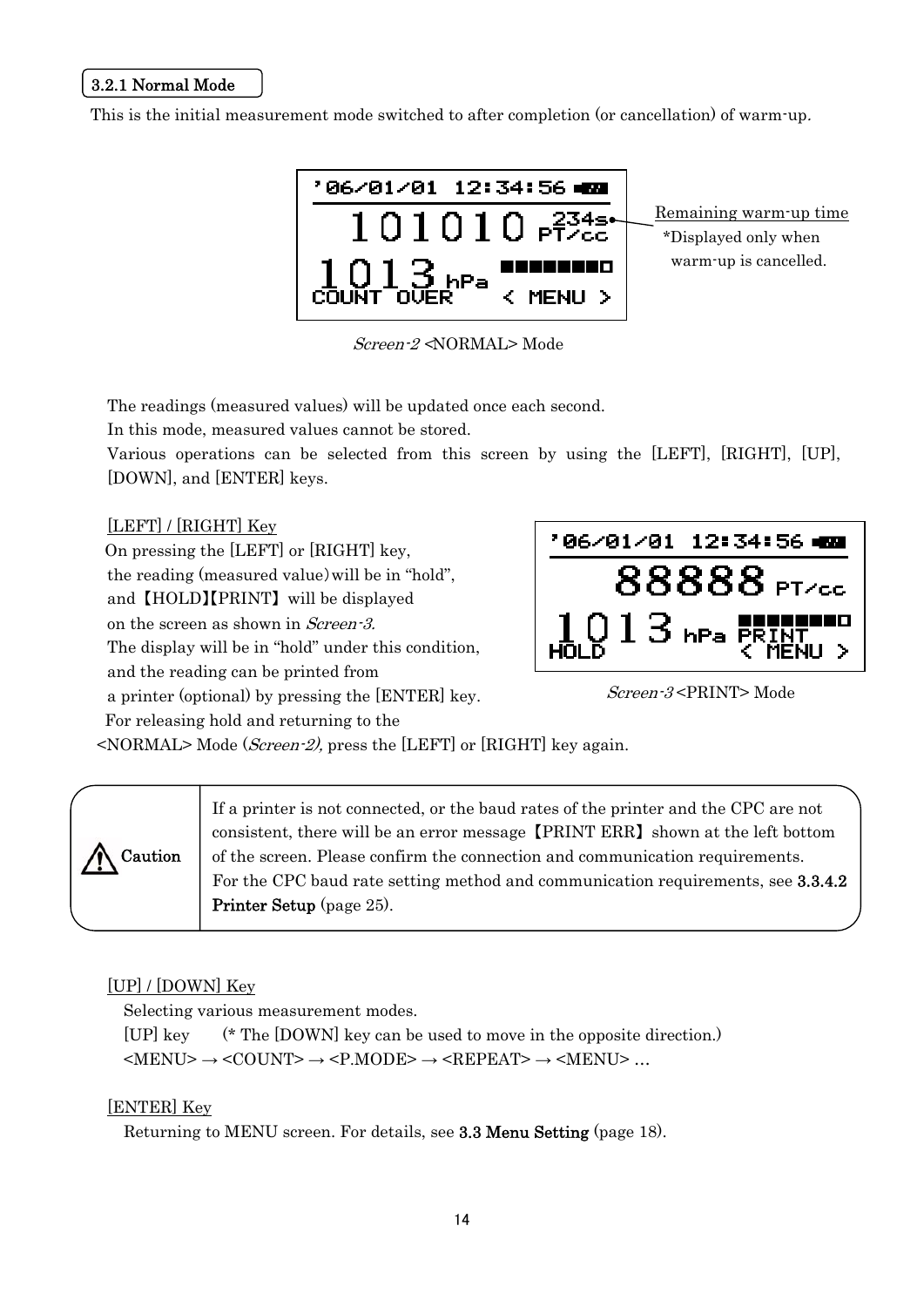#### <span id="page-21-0"></span>3.2.2 Repeat Mode

This is a mode for performing measurement in accordance with the measurement conditions set by the CPC. The readings (measured values) will be updated once each second. For how to set the measurement conditions, see 3.3.1 Repeat Mode Setting (page 19).



Switch between 【NOT REC】 and 【RECORD】 by pressing the [LEFT] or [RIGHT] key.

Screen-4 <REPEAT> Mode

On pressing the [LEFT] or [RIGHT] key, data storage will be switched between enabled/disabled.  $[NOT REC(disabeled)] \leftrightarrow [RECORD(enabeled)]$ 

This operation can also be performed during and after a measurement.

A measurement will start on pressing the [ENTER] key on *Screen-4*. During a measurement, a screen as below (Screen-5) will be displayed.



Screen-5 Measurement in <REPEAT> Mode

After completing the measurement, the measured values can be stored by pressing the [ENTER] key when 【 RECORD 】 is displayed on the screen. If the [ENTER] key is pressed when 【NOT REC】 is displayed, the measurement will be terminated without storing the measured values, and the screen will return to Screen-4.

The stored data can be viewed from the CPC. For how to view the stored data, see 3.3.3 Data Output (page 21). In addition, the stored data can be transferred to the PC by using the supplied software. For how to transfer the data, see Section 7 "Data Transfer" of the Software Operation Manual.

To cancel the measurement before completion, press the [ENTER] key twice, and the measurement will be terminated. In this case, if 【RECORD】 is displayed on the screen, the measured values up to that point will be stored, and if 【NOT REC】 is displayed, the measured values will not be stored.

While performing a measurement, the power switch cannot be operated. To turn off the power, the measurement must be terminated first.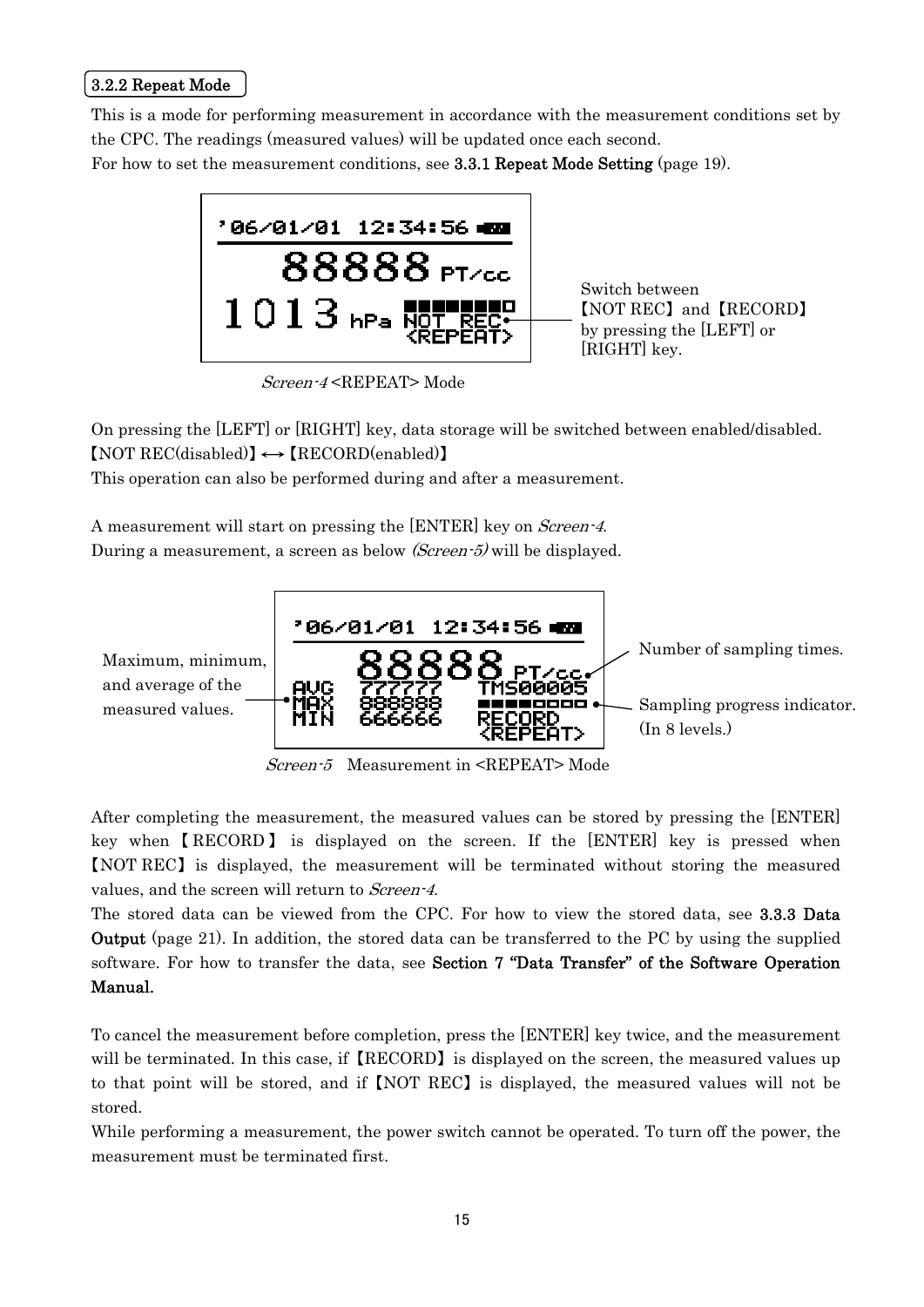#### <span id="page-22-0"></span>3.2.3 Programmed Mode <P. MODE>

This is a mode for performing automatic measurement in accordance with the measurement program(s) written in from the PC. Maximum 5 programs can be set. Select <P.MODE>. Then, in order to activate the programmed measurement, press and hold the [ENTER] key for a few seconds, and 【START】 will be indicated on the screen  $(Screen-6)$ .<br>Screen-6 <P.MODE> When 【START】 is indicated, the CPC is ready for

programmed measurement.



#### Make sure that 【START】 is indicated. If not indicated, the programmed measurement will NOT be performed.

If the time interval before the programmed start time is 15 minutes or more, the pump and Peltier operation will stop, and the message 【WAITING TIME】 will be indicated on the screen.

In this mode, the pump and Peltier will start operation 10 minutes before the measurement start time of the program(s) 1-5, and the message 【WARMING UP…】 will be displayed on the screen. The measurement will start automatically at the exact start time.

If there is any overlap between the measurement times set by the program $(s)$  1.5, the program with an earliest start will have a priority over the other overlapping program(s), and the other overlapping program(s) with the later start time will become invalid.

For canceling (deactivating) this mode, press and hold the [ENTER] key for a few seconds, and the automatic measurement will be cancelled. The 【START】 indication on the display will turn off.

To perform daily measurement at a programmed time, set the program date as 00/00/00. The CPC must be powered up in order to perform the programmed measurement.

While performing a measurement, the power switch cannot be operated. To turn off the power, the measurement must be terminated first.

For details of the items set by the programmed measurement, see 3.3.2 Viewing Program (page 20), and Section 5 "CPC Settings" of the Software Operation Manual for how to set the programmed measurement.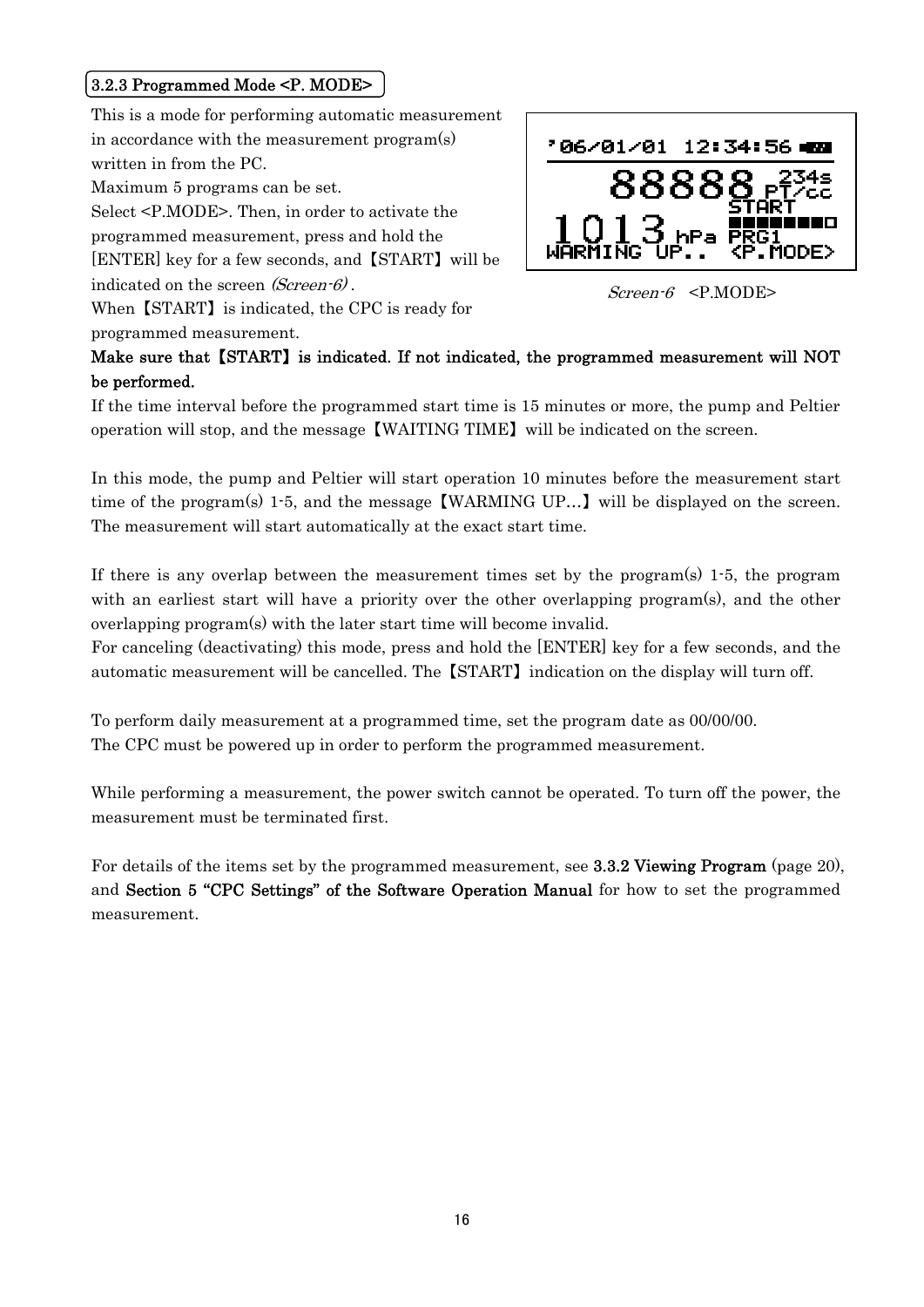#### <span id="page-23-0"></span>3.2.4 Count Mode

This is a mode for counting up the number of particles. The readings (measured value) will be updated once each second.

Measurement will start on pressing

the [ENTER] key, and the number of particles

per second will be accumulated.

On the display, elapsed time and the

accumulated number of particles will be indicated.

'06/01/01 12:34:56 420  $1234$  COUNT  $1013$  hPa  $^{00112112}_{\text{cound}}$  $\rightarrow$ Screen-7 <COUNT> Mode

Elapsed time

By pressing the [ENTER] key, counting up of particles and elapsed time will stop, and the measurement will be terminated.

When the [ENTER] key is pressed again, the display will return to the initial display of the <COUNT> Mode.

The maximum count is 9, 999, 999. When this is exceeded, the message 【COUNT OVER】 will be displayed on the screen.

In this mode, measured values cannot be stored.

While performing a measurement, the power switch cannot be operated. To turn off the power, the measurement must be terminated first.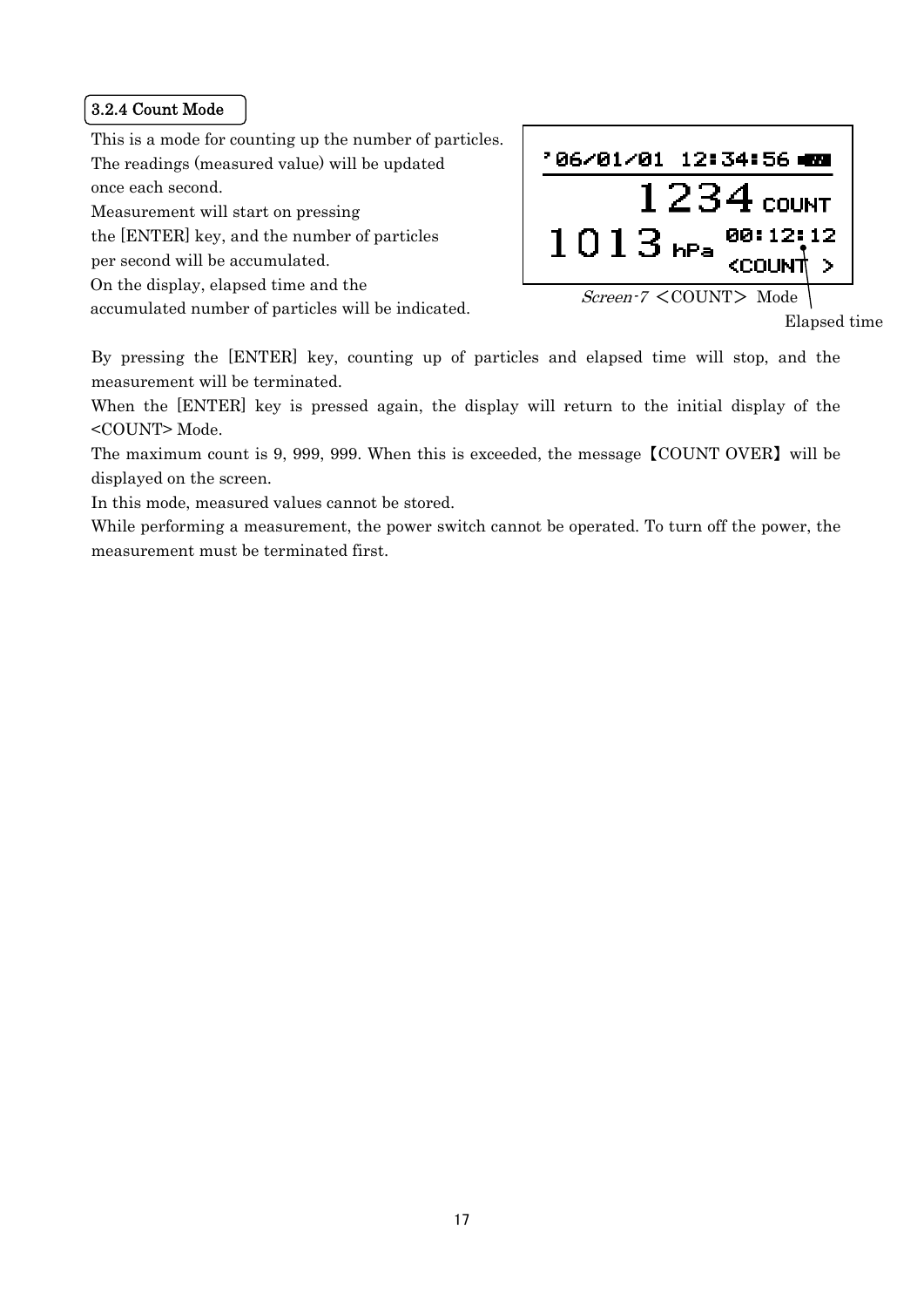### <span id="page-24-0"></span>3.3 Menu Setting

The Menu allows measurement setting and review, stored data review, and utility setting.

By pressing the [ENTER] key in the <NORMAL> Mode (Screen-2), the display will change to the MENU (Screen-8).

Items of the Menu are:

#### 1. NORMAL MODE

 $\cdots$  To return to the <NORMAL> mode *(Screen-2)*.

#### 2. REPEAT SETTING

 $\cdots$  To set a measurement in the <REPEAT> Mode.  $Screen-8\,$  MENU

#### 3. PROGRAM REVIEW

・・・ To view a measurement setting of the <P.MODE>.

#### 4. DATA OUTPUT

・・・ To view, print, and delete stored data.

#### 5. UTILITIES

 $\cdots$  To set various configurations.

Select the item you desire to set or view by using the [UP]/[DOWN] key, and press the [ENTER] key to enter, and a screen of the selected item will be displayed.

You can return to the <NORMAL> Mode (Screen-2) also by pressing the [LEFT] key.

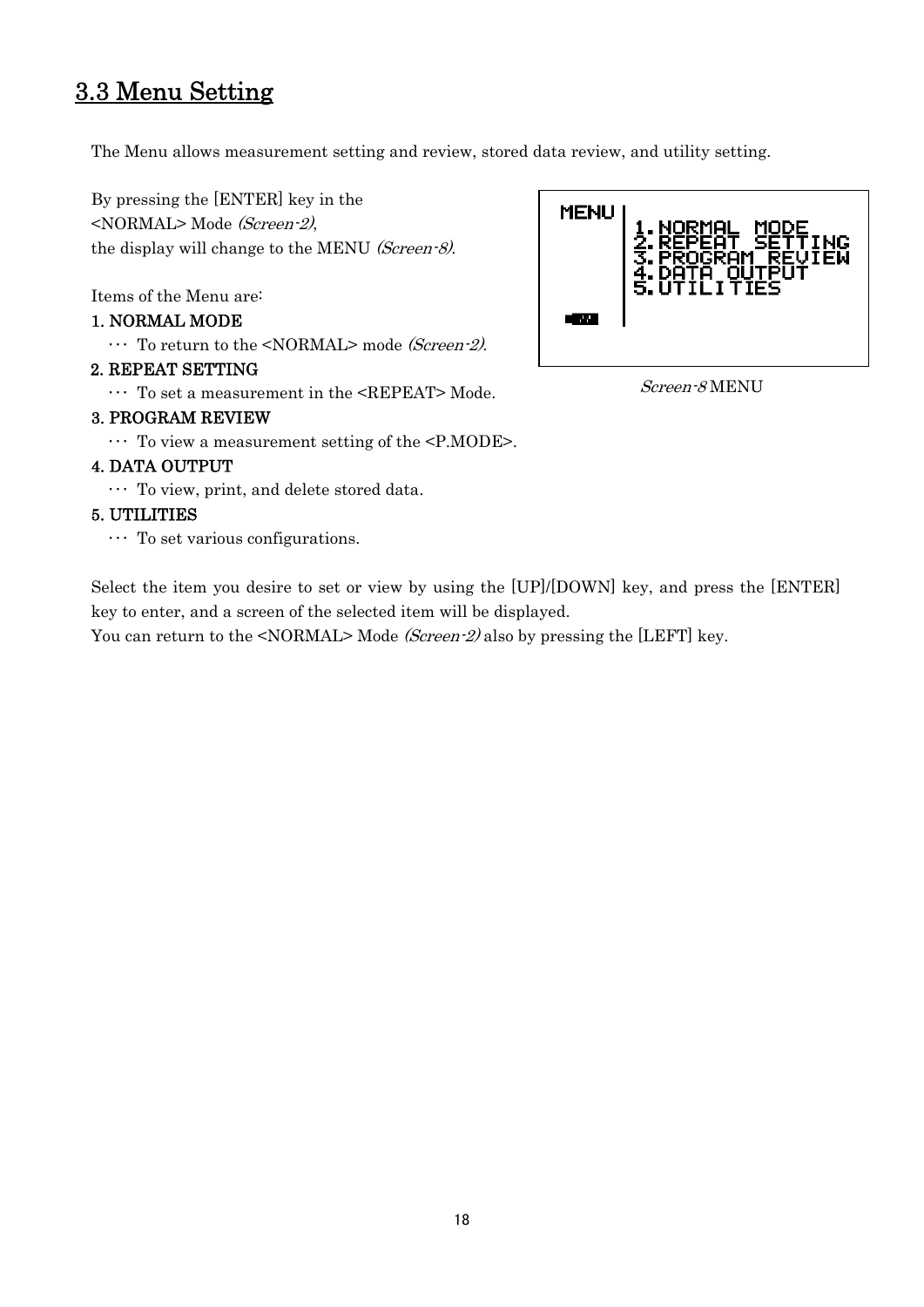#### <span id="page-25-0"></span>3.3.1 Repeat Mode Setting

#### To setup a measurement in <REPEAT> Mode:

On the MENU screen (Screen-8), select "2. REPEAT SETTING" and press the [ENTER] key. The display will switch to the "REPEAT SETTING" screen (Screen-9).

| REPEAT SETTING                                     |           |
|----------------------------------------------------|-----------|
| $\frac{1}{2}$ : $\frac{5}{2}$ - $\frac{7}{2}$ HHEs | $10^{25}$ |
| 3.RETURN                                           |           |
| . .                                                |           |
|                                                    |           |

Items to be set are:

1. S-TIME  $\cdot$ --- One sampling length [second]. Screen-9 REPEAT SETTING

2. S-TIMES --- Number of sampling times of the above.

For details see, 3.3.2 Viewing Program, - Description of Term- (page 20).

The maximum sampling length is 10,000 seconds, and the maximum number of sampling times is 10,000.

For setting the above, select the desired item by using the [UP]/[DOWN] key, and press the [ENTER] key.

Use the [LEFT]/[RIGHT] key to move between the digits, and the [UP]/[DOWN] key to increase/decrease the values.

When the setting is complete, press the [ENTER] key to enter the change.

To return to the MENU (Screen-8), press the [LEFT] key or select "3. RETURN" and press the [ENTER] key.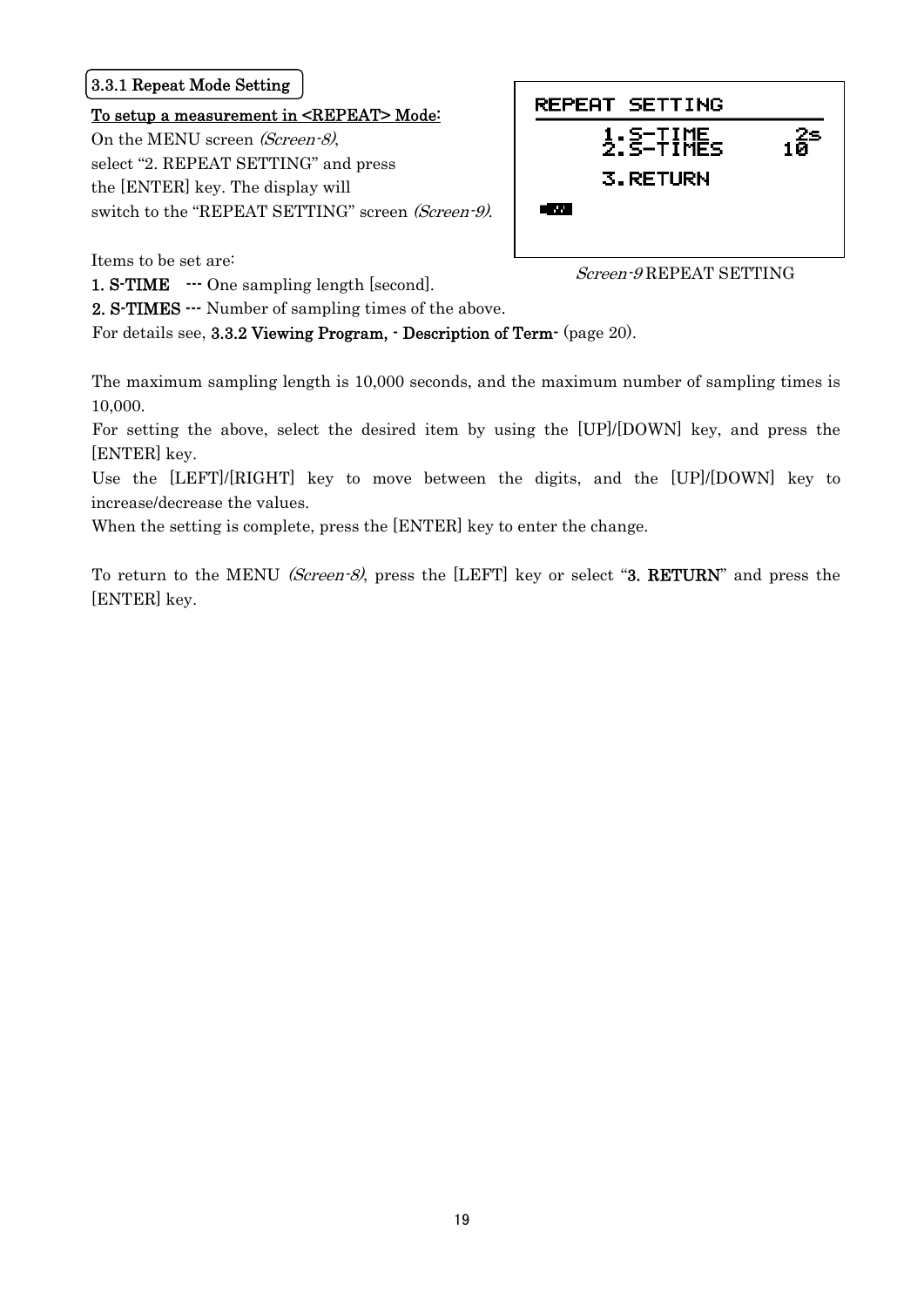#### <span id="page-26-0"></span>3.3.2 Viewing Program

#### To view measurement program written in from a PC for performing measurement in <P.MODE>: On the MENU *(Screen-8)*, select "3. PROGRAM REVIEW", and press the [ENTER] key. The display will switch to PROGRAM REVIEW screen (Screen-10)

 The settings of the program(s) 1-5 can be viewed by using the [UP]/[DOWN] key. See the following diagram for the description of each term. The program(s) 1-5 are set by using the supplied software. For how to write in a program, See Section 5 "CPC Settings" of the Screen-10 PROGRAM REVIEW Software Operation Manual.



Daily measurement at a programmed time can be performed automatically by setting the program date as 00/00/00.

To return to the MENU (Screen-8), press the [ENTER] key or the [LEFT] key.

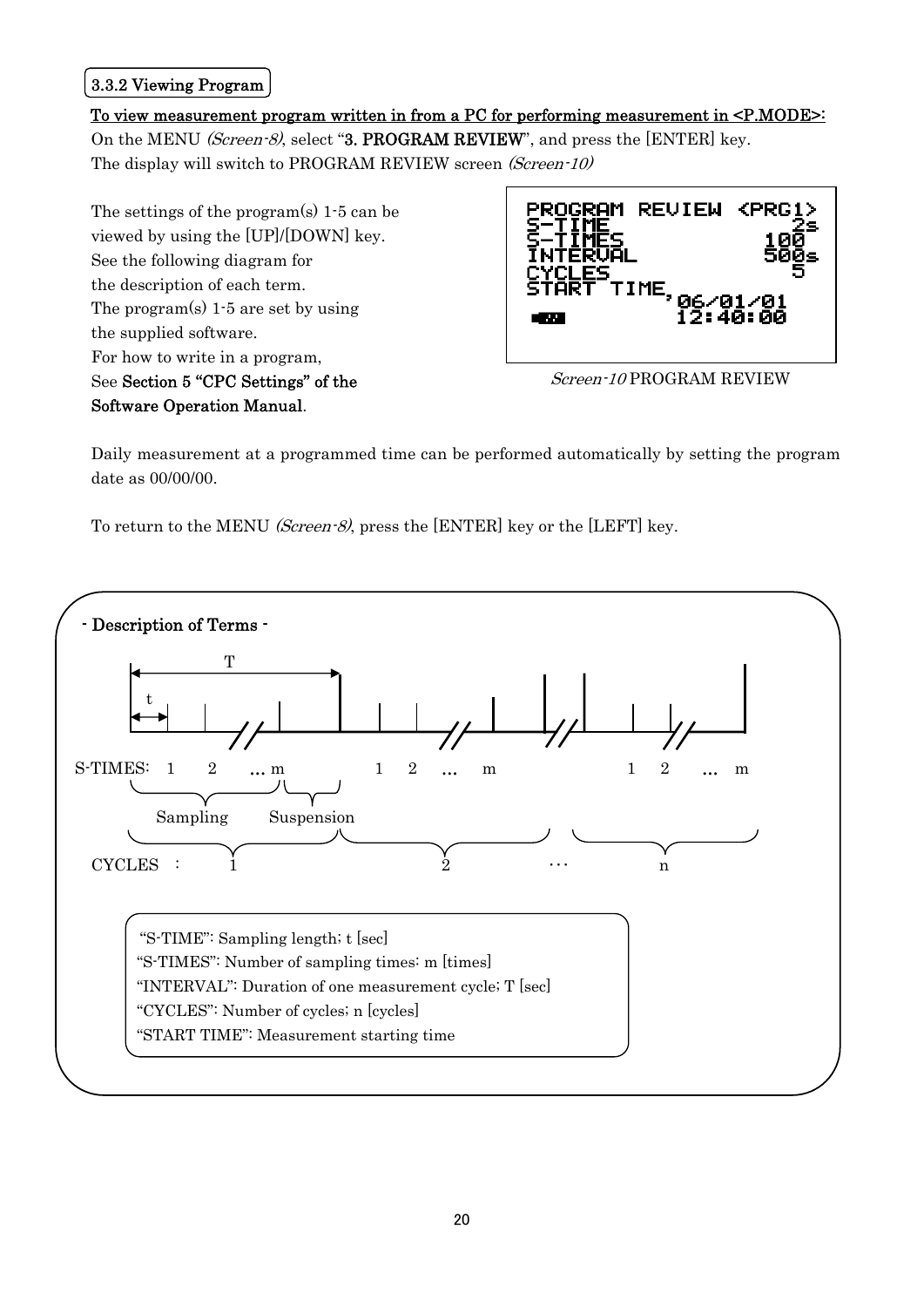#### <span id="page-27-0"></span>3.3.3 Data Output

#### To view, print and delete stored data:

On the MENU *(Screen-8)* select "4. DATA OUTPUT", and press the [ENTER] key. The display will switch to a screen displaying a count result of the latest stored data *(Screen-11)*.

 \* When there is no data, you will see a message "NOT RECORDED", and the display will automatically return to the MENU (Screen-8).

Each item indicates:

" $S$ -TIME" = Sampling length;

"S-TIMES"= Number of sampling frequency

"AVG/MAX/MIN"= Average/Maximum/Minimum value of particle number concentration under measurement.

"P AVG/P MAX/P MIN"= Average /Maximum/ Minimum value of absolute pressure under measurement.

To view previous or next data from the displayed data, press the [UP]/[DOWN] key. To return to the MENU *(Screen-8)*, press the [ENTER] key.

To view the details of the count result displayed on Screen 11, press the [LEFT] key and detail data will be displayed (Screen-12).

Each item indicates: " $TIME" = Sampling length$ "DATA" = Particle number concentration [particles/cc] "PRES." = Absolute pressure at inlet [hPa] "S"= Error status

For details of the error status, see 1.2 Operation Panel, List of Error Messages (page 3). If the number of "S-TIMES" is 7 or more, you can move to the next page by using the [UP]/[DOWN] key.

To return to the count result screen(Screen-11), press the [LEFT] key.

To switch to the DATA UTILITIES screen (Screen-13) where each count result (and its detail data) can be deleted and/or printed by using an optional printer, press the [RIGHT] key on the count result screen (Screen-11).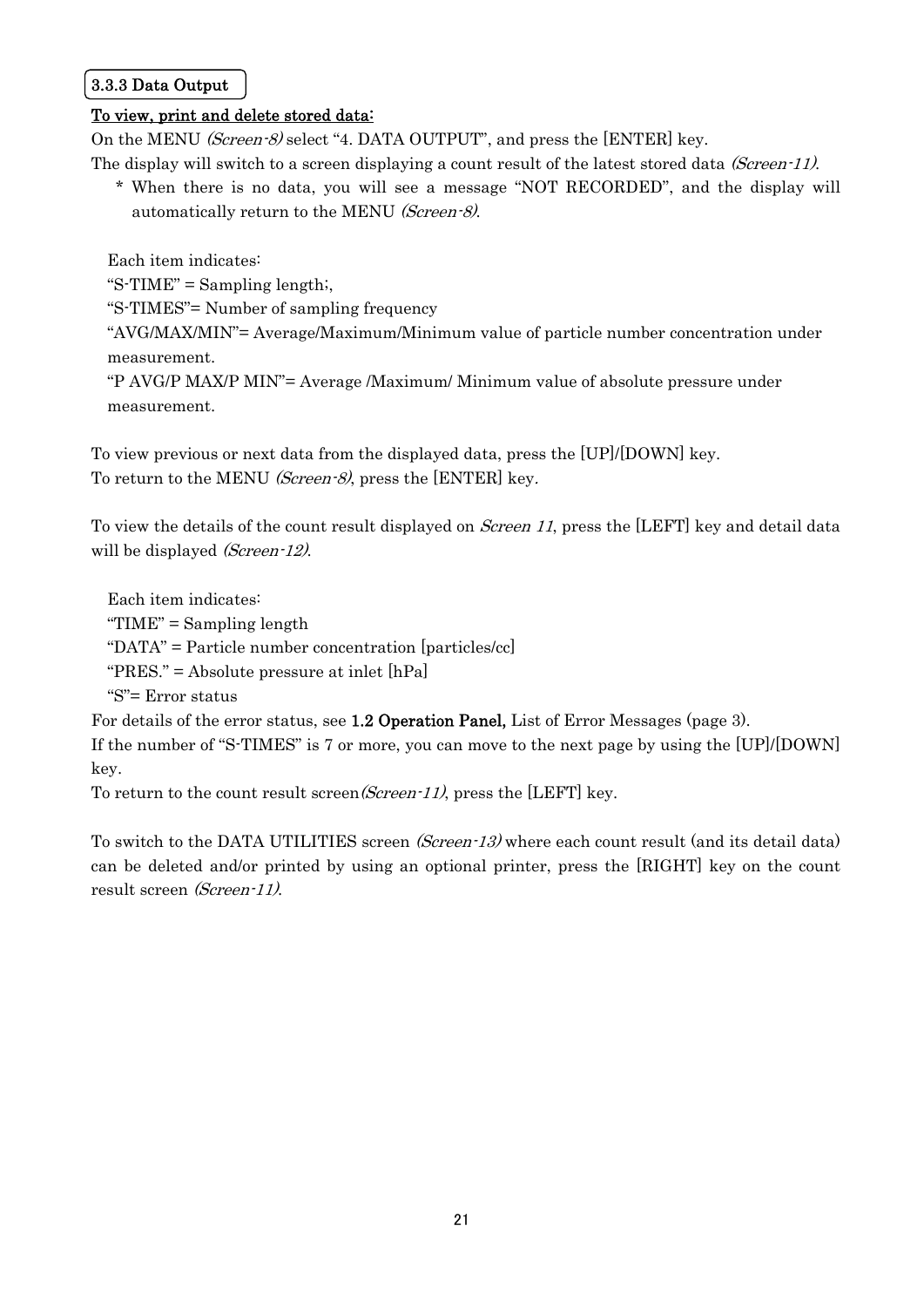#### To delete data:

Select "1. CLEAR DATA" by using the [UP]/[DOWN] key, and press the [ENTER] key. You can switch between 【NO】 and 【YES】 by using the [UP]/[DOWN] key. When **[YES]** is selected and the [ENTER] key is pressed, the measurement data (count result + details) will be deleted, and the display will return to the count result screen *(Screen-11)*. \* To delete all stored data, see 3.3.4.3 Deleting Data (page 25).

#### To print data:

Select "2.PRINT DATA" and press the [ENTER] key for selecting a printing option to print the measurement data from an optional printer.

There are 4 options as below:

【RESULT】=Count result, 【DATA】=Details, 【ALL】=Count result + Details, 【OFF】=Cancel Printing will start on selecting an item (except  $[OFF]$ ), and pressing the [ENTER] key. To return to the count result screen (Screen-11), press the [LEFT] key, or select "3. RETURN" and press the [ENTER] key.

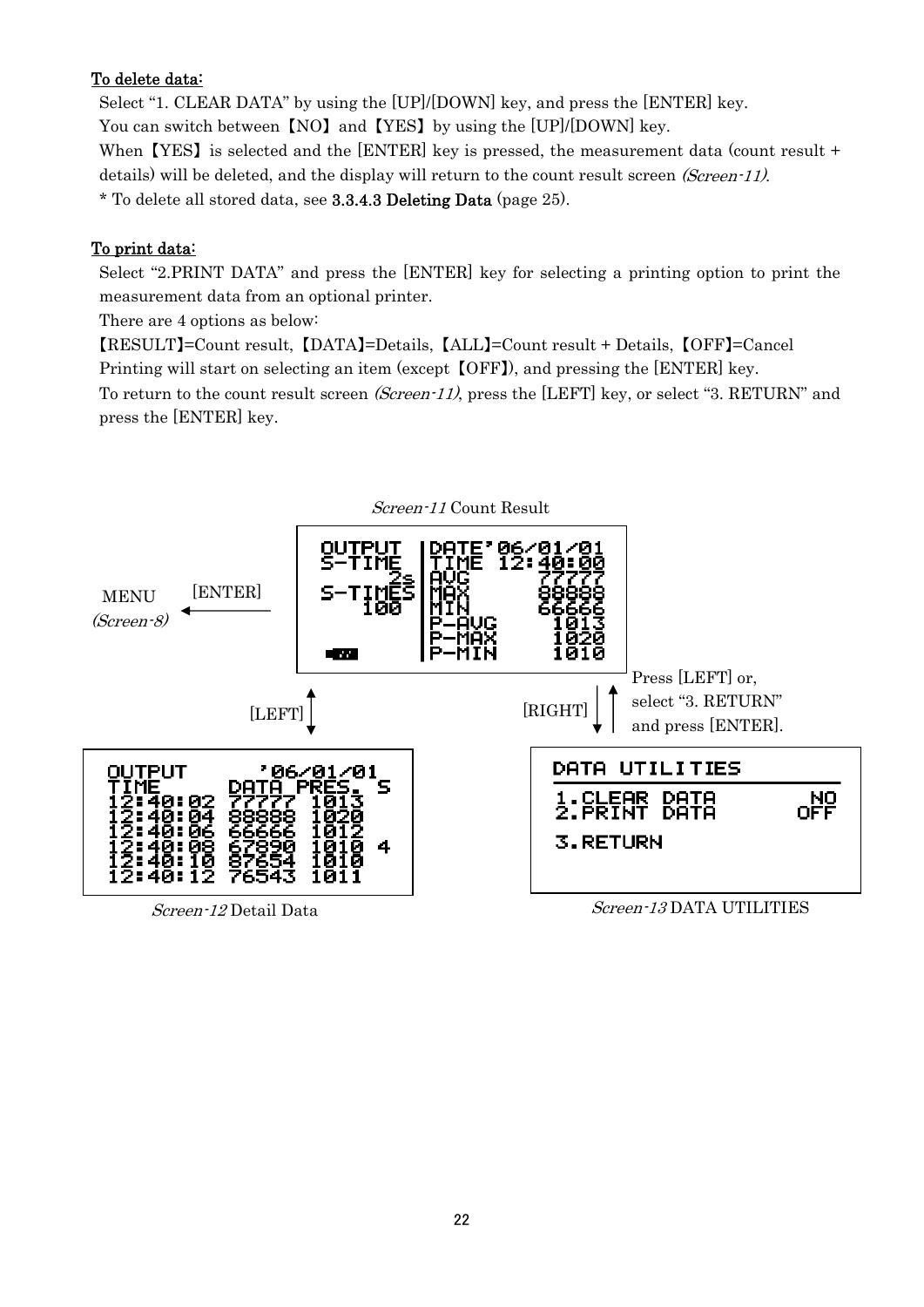#### <span id="page-29-0"></span>3.3.4 Utility

#### To set various configurations:

On the MENU (Screen-8), select "5. UTILITIES" and press the [ENTER] key to switch to the UTILITIES screen (Screen-14).

There are 6 items as listed below:

#### 1. TIME ADJUST (Screen-15)

- --- To adjust time and date,
	- and setting its display format.
- 2. PRINTER (Screen-16)
	- --- To set the baud rate of the printer.
- 3. DATA DELETE (Screen-17) Screen-14 UTILITIES
- --- To delete all stored data.
- 4. LCD CONTRAST (Screen-18)
	- --- To adjust LCD contrast.
- 5. ALARM (Screen-19)
	- --- To set an alarm level of the particle number concentration.
- 6. KEY BEEP (Screen-20)
	- --- To turn ON/OFF the keypress beep.

Select the desired item by using the [UP]/[DOWN] key, and press the [ENTER] key, and the display will switch to the selected screen.

To return to the MENU (Screen-8), press the [LEFT] key, or select "7. RETURN" and press the [ENTER] key.

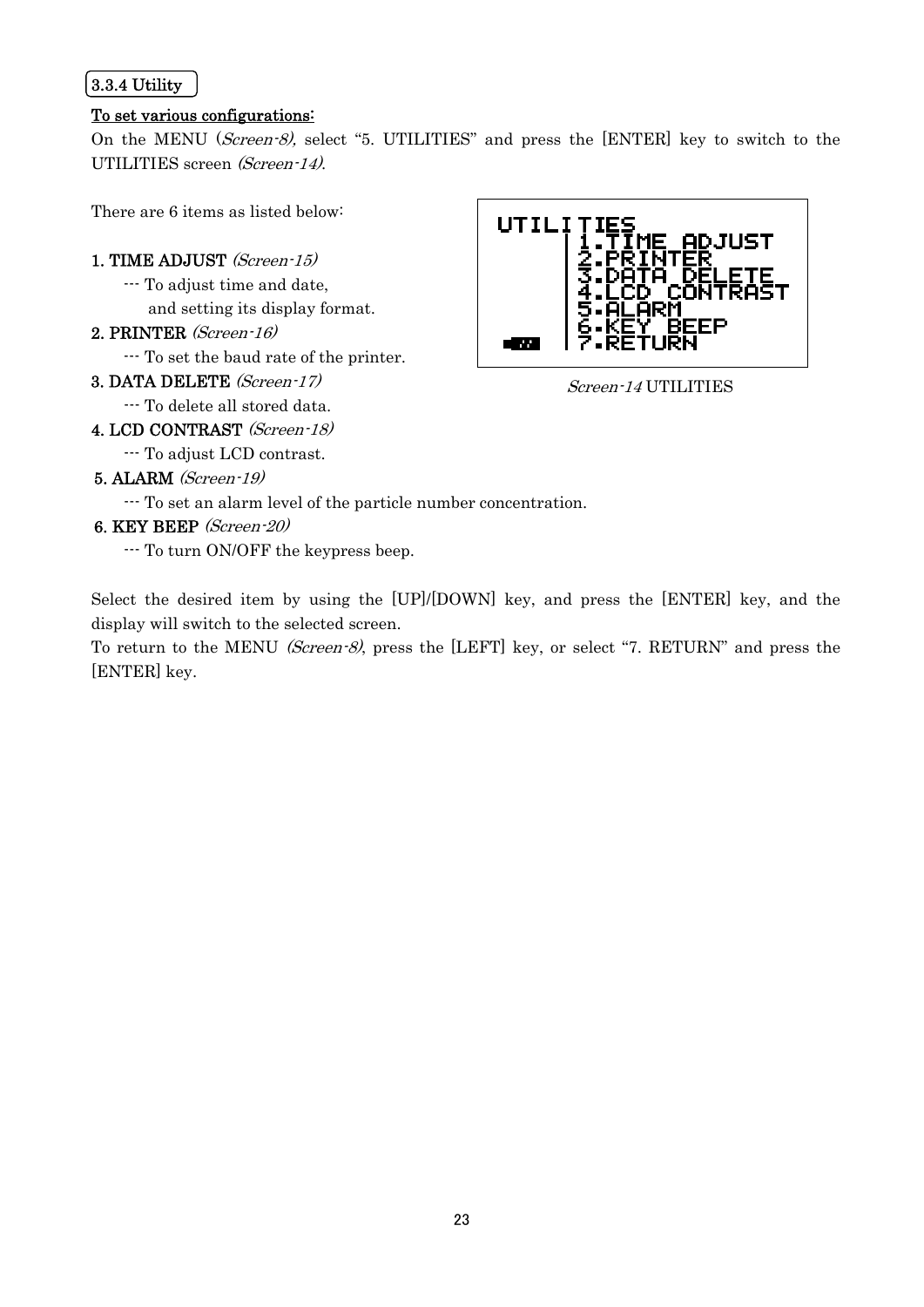#### <span id="page-30-0"></span>3.3.4.1 Adjusting Time and Date

#### To adjust time & date, and setting its display format:

On the UTILITIES screen (Screen-14), select "1. TIME ADJUST" and press the [ENTER] key. The Time Adjust screen *(Screen-15)* will be displayed.

The items can be selected by using by using the [UP]/[DOWN] key.

#### To adjust the time display format:

Select "1. STYLE" and press the [ENTER] key. Press the [UP]/[DOWN] key to switch between  $JP\rightarrow US\rightarrow EU\rightarrow JP$   $\cdots$ , and press  $Screen\text{-}15 \text{TIME ADJUST}$ the [ENTER] key to enter a change.



#### To adjust the date:

Select "2. DATE" and press the [ENTER] key.

The following description will be provided in a "JP" format, for example.

First, change the year setting by increasing /decreasing the values by using the [UP]/[DOWN] key. Move to the month setting by using the [ENTER] key or the [RIGHT] key, and increase/decrease the values by using the [UP]/[DOWN] key. Then move to the day setting by using the [ENTER] key or the [RIGHT] key, and increase/decrease the values by using the [UP]/[DOWN] key. (To return to the previous item, press the [LEFT] key.)

Press the [ENTER] key to enter the setting.

Input sequence for US Display format: Month→Day→Year,

Input sequence for EU Display format: Day→Month→Year

#### To adjust the time:

Select "3. TIME" and press the [ENTER] key.

Adjusting method is same as described above for "2. DATE" where values can be changed by using the [UP]/[DOWN] key, moving to the next item (Hour→Minute→Second) by pressing the [ENTER] key or the [RIGHT] key, and entering the setting by pressing the [ENTER] key after adjusting the second. (To return to the previous item, press the [LEFT] key.)

Though the clock on this screen does not advance, the setting made is valid.

To return to the UTILITIES screen (Screen-14), press the [LEFT] key, or select "4. RETURN" and press the [ENTER] key.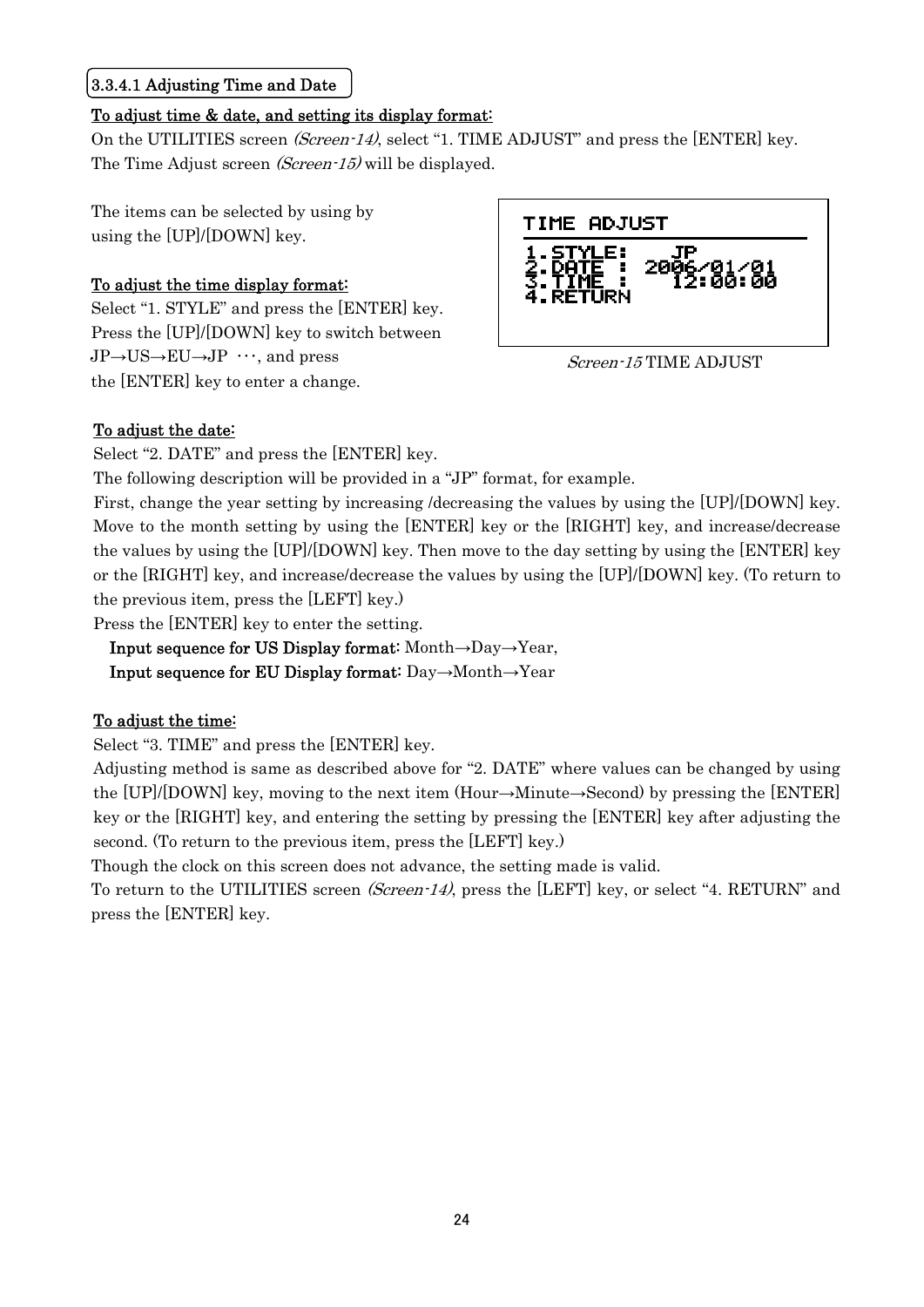#### <span id="page-31-0"></span>3.3.4.2 Printer Setup

#### To set the baud rate of the optional printer:

On the UTILITIES screen (Screen-14), select "2. PRINTER SETTING" and press the [ENTER] key. The Printer Setting screen (Screen-16) will be displayed.

Select "1. BAUD RATE" by using the [UP]/[DOWN] key and press the [ENTER] key. Select the value by using the [UP]/[DOWN] key, and press the [ENTER] key to enter a change.

#### PRINTER SETTING

**BAUD RATE** 9600  $1.$ 

2. RETURN

#### Screen-16 PRINTER SETTING

Baud rate can be selected from 4800, 9600, 19200, and 38400 baud.

To return to the UTILITIES screen *(Screen-14)*, press the [LEFT] key, or select "2. RETURN" and press the [ENTER] key.



The communication format of the CPC is: No parity, Bit length: 8 bits, Stop bit: 1 The printer baud rate must be set to be consistent with the CPC. For setting the printer, please refer to the instruction manual of your printer.

#### 3.3.4.3 Deleting Data

#### To delete all stored data:

On the UTILITIES screen (Screen-14), select "3. DATA DELETE" and press the [ENTER] key. The Data Delete screen (Screen-17) will be displayed. Select "1. ALL CLEAR" by using the [UP]/[DOWN] key, and press the [ENTER] key. Select [YES] or [NO] by using Screen-17 DATA DELETE the [UP]/[DOWN] key, and press the [ENTER] key on the desired option. If you select 【YES】, all stored data will be erased.

| DATA DELETE  |    |
|--------------|----|
| 1. ALL CLEAR | NO |
| 2. RETURN    |    |

To return to the UTILITIES screen (Screen-14), press the [LEFT] key, or select "2. RETURN" and press the [ENTER] key.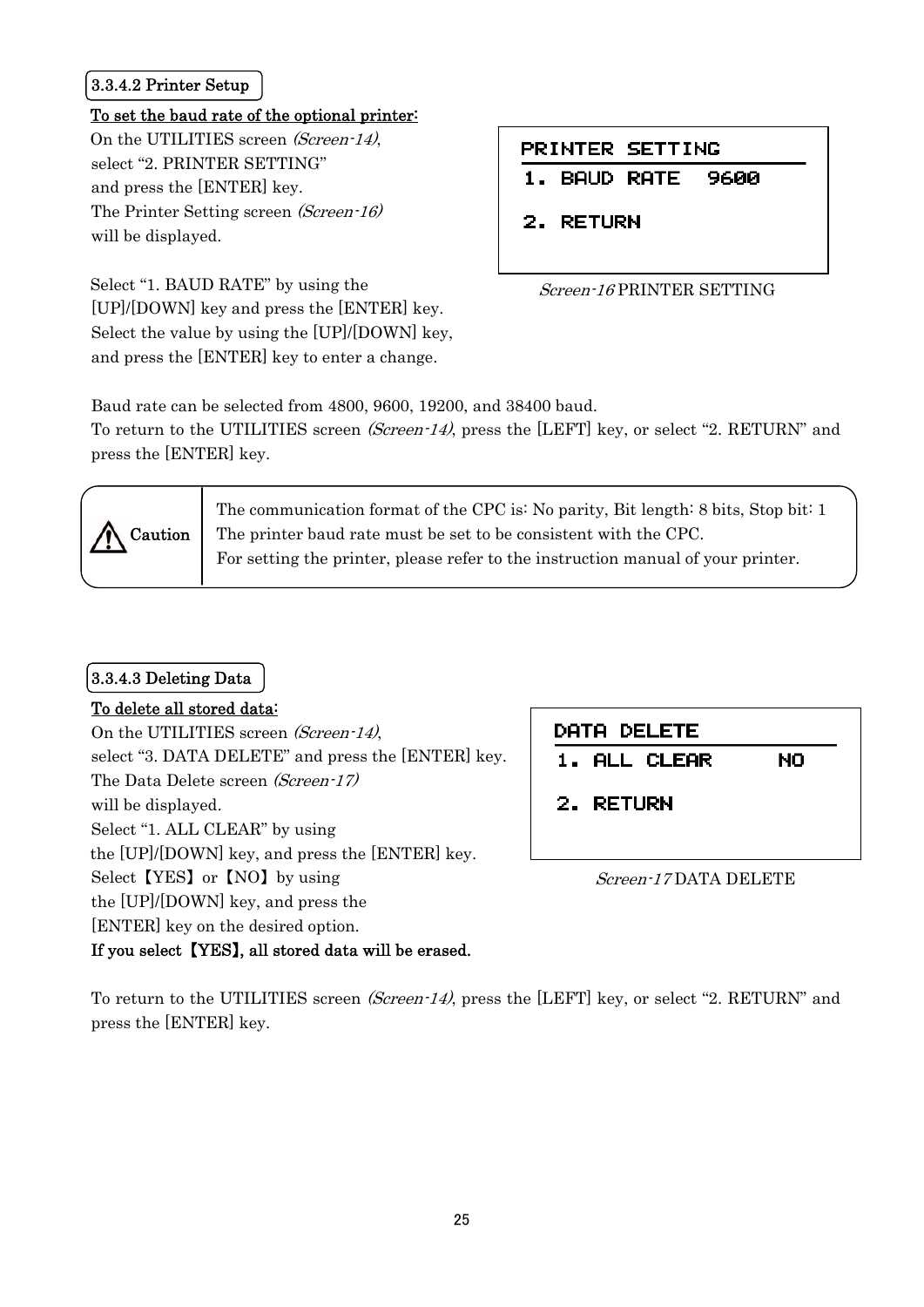#### <span id="page-32-0"></span>3.3.4.4 Adjusting LCD Contrast

#### To adjust the LCD display contrast:

From the UTILITIES screen (Screen-14), select "4. LCD CONTRAST" and press the [ENTER] key. The LCD CONTRAST ADJUST screen (Screen-18) will be displayed.

Select "1. CONTRAST LEVEL" by using the [UP]/[DOWN] key, and press the [ENTER] key.  $Screen-18$  LCD CONTRAST ADJUST Increase/decrease the value by using the [UP]/[DOWN] key and press the [ENTER] key to enter a change. The contrast level will be increased by the

[UP] key, and decreased by the [DOWN] key.

LCD CONTRAST ADJUST

- **CONTRAST LEVEL 10**
- 2. RETURN

To return to the UTILITIES screen *(Screen-14)*, press the [LEFT] key, or select "2. RETURN" and press the [ENTER] key.

#### 3.3.4.5 Alarm Setting

#### To turn on/off the particle number concentration alarm, and to adjust the alarm level setting:

From the UTILITIES screen (Screen-14) select "5. ALARM" and press the [ENTER] key. The ALARM SETTING screen (Screen-19) will be displayed.

Each item can be selected by using the [UP]/[DOWN] key. Select "1. ALARM" and press the [ENTER] key .<br>Switch between [ON] and [OFF] by using the Screen-19 ALARM SETTING



[UP]/[DOWN] key, and press the [ENTER] key to enter the setting.

When  $[ON]$  is selected, the alarm will go off and "ALARM" will be indicated on the screen when the number concentration set by the "2. ALARM LEVEL" is exceeded during a measurement.

When  $[OFF]$  is selected, the alarm will not go off regardless of the setting made by "2. ALARM LEVEL".

The alarm level of the particle number concentration (particles/cc) can be adjusted by selecting the "2. ALARM LEVEL", and pressing the [ENTER] key.

Use the [LEFT]/[RIGHT] key to move between the digits, and the [UP]/[DOWN] key to increase/decrease values. The maximum value is 100,000 particles/cc.

When the adjustment is complete, press the [ENTER] key to enter the setting.

To return to the UTILITIES screen *(Screen-14)*, press the [LEFT] key, or select "3. RETURN" and press the [ENTER] key.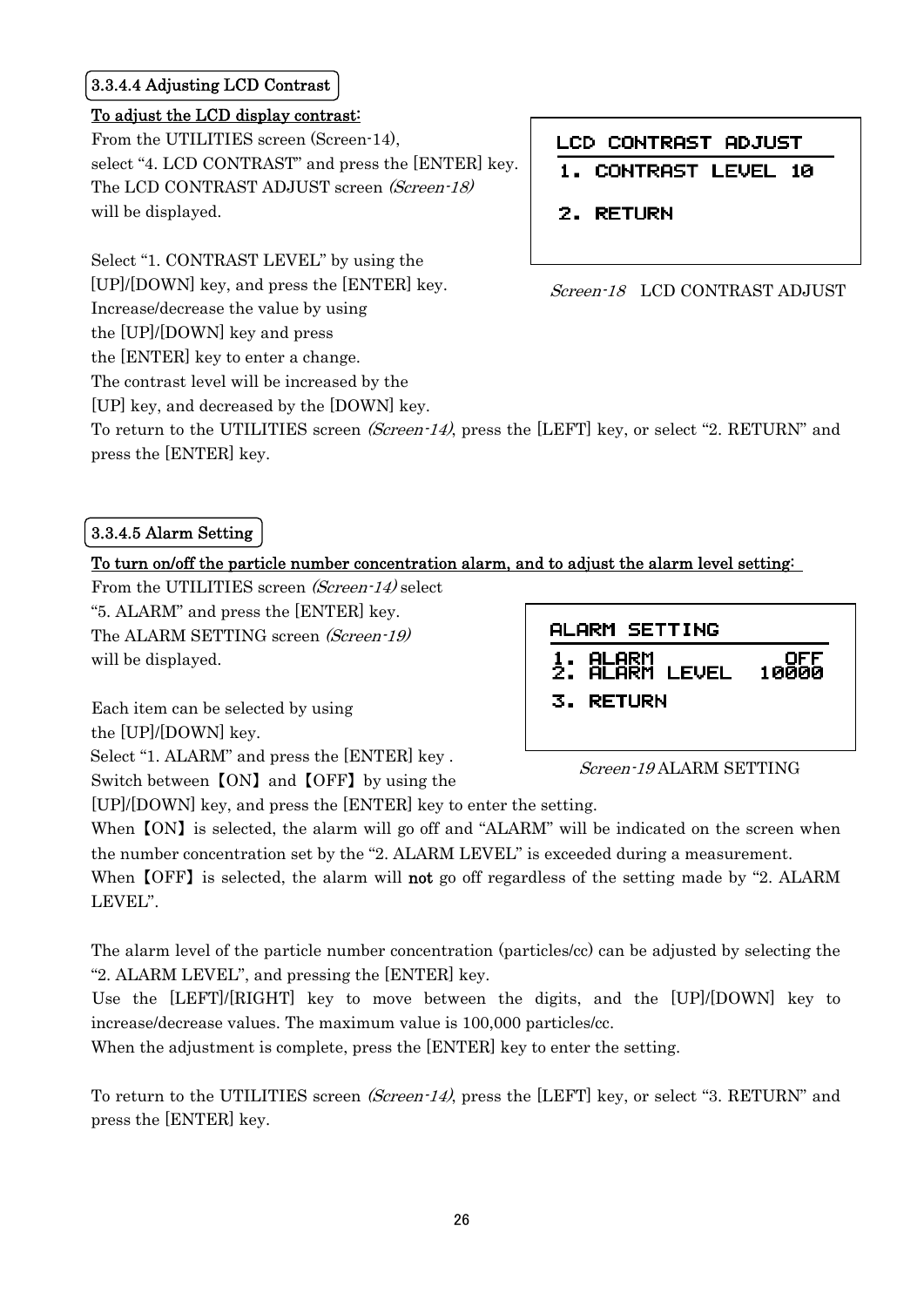#### <span id="page-33-0"></span>3.3.4.6 Beep Setting

#### To turn ON/OFF the keypress sound:

From the UTILITIES screen(Screen-14), select "6.KEY BEEP" and press the [ENTER] key. The KEY BEEP SETTING screen (Screen-20) will be displayed.

Select "1. BEEP" by using the [UP]/[DOWN] key and press the [ENTER] key.<br>Screen-20 KEY BEEP SETTING Switch between 【ON】 and 【OFF】 by using the

[UP]/[DOWN] key, and press the [ENTER] key on the desired option.

| <b>KEY BEEP SETTING</b> |     |
|-------------------------|-----|
| 1. BEEP                 | OFF |
| 2. RETURN               |     |



When  $[ON]$  is selected a beep sound will be made on pressing a key, and when  $[OFF]$  is selected, the sound will be muted.

To return to the UTILITIES screen (Screen-14), press the [LEFT] key, or select "2. RETURN" and press the [ENTER] key.

| This is the end of this chapter describing the operations of the CPC.                            |  |
|--------------------------------------------------------------------------------------------------|--|
| For further guidance, please refer to the flowchart provided at the end of this section as well. |  |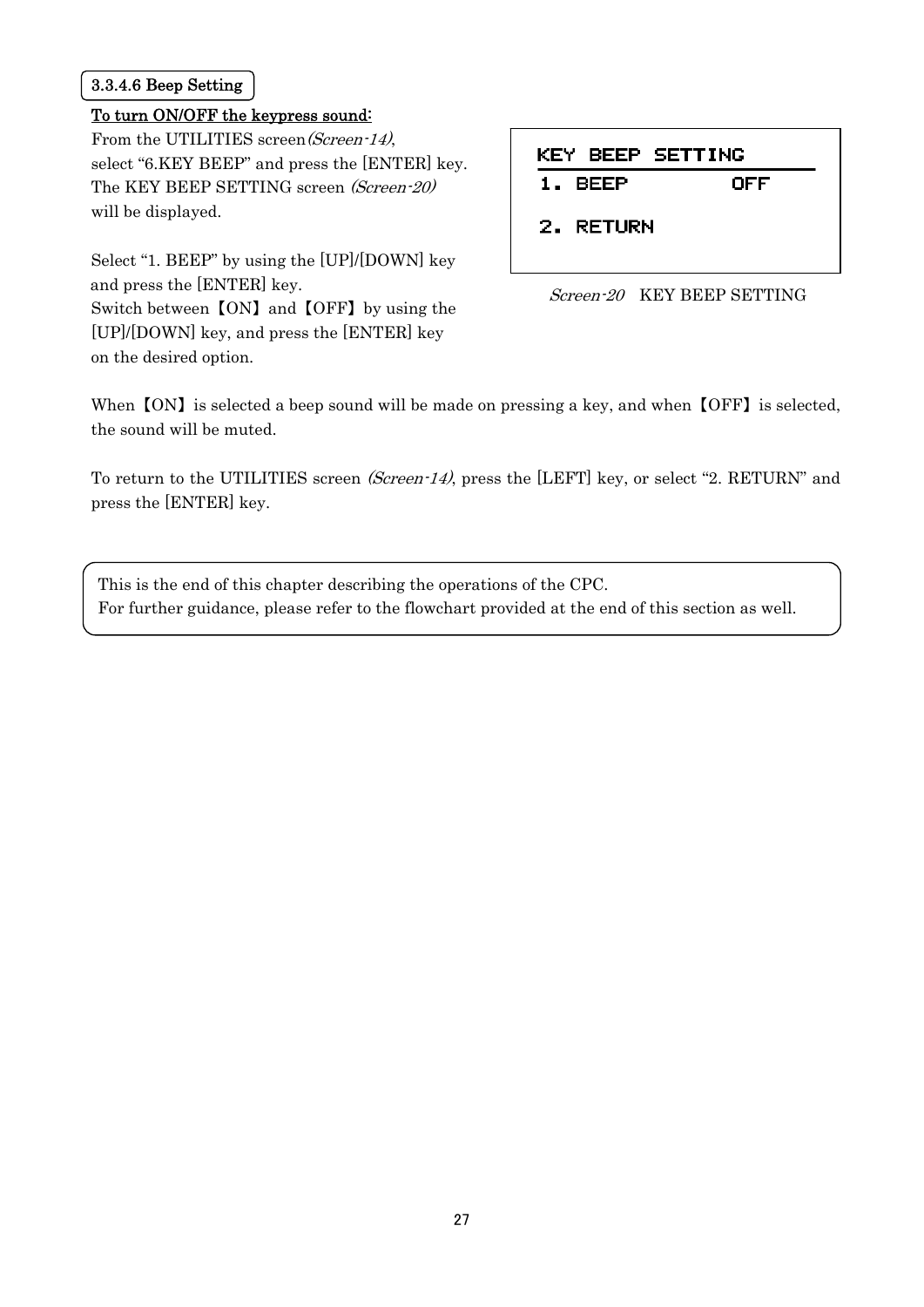## <span id="page-34-0"></span>4. Maintenance

The CPC must be maintained periodically in accordance with the following instructions. However, for annual calibration and cleaning, the instrument must be returned to the distributor. This periodical maintenance will facilitate the instrument to be kept in a good condition for accurate measurement.

#### DO NOT OPEN the outer case of the instrument!

It is dangerous to open the outer case of the instrument as a Class 3B laser diode is used inside the instrument.

Opening the instrument case will void the warranty.

For annual maintenance, or if any service that is not described in this operation manual is required, please contact the distributor.

#### 4.1 Daily Zero Check

Danger

The daily zero check is to ensure that; the interior of the optical system is clean, the cartridge is installed properly, and there is no leakage.

For the method of performing the zero check, see 3.1.1 Daily Zero Check (page 11).

#### 4.2 Alcohol Cartridge

The alcohol cartridge is equipped with an isopropyl alcohol reservoir.

The felt inside the cartridge absorbs and holds alcohol.

Since the alcohol cartridge will be inserted into the CPC, it must be kept clean. If dust or dirt gets into the CPC, it may plug the internal nozzle and impair proper operation of the CPC. Full attention must be given on storing and handling the alcohol cartridge and the storage cap to keep them free from dust or dirt.

#### - Charging the Alcohol

The alcohol cartridge must be charged at least once a day (depending on frequency of use). For how to charge the alcohol, see 2.2.2 Charging the Alcohol Cartridge (page 9).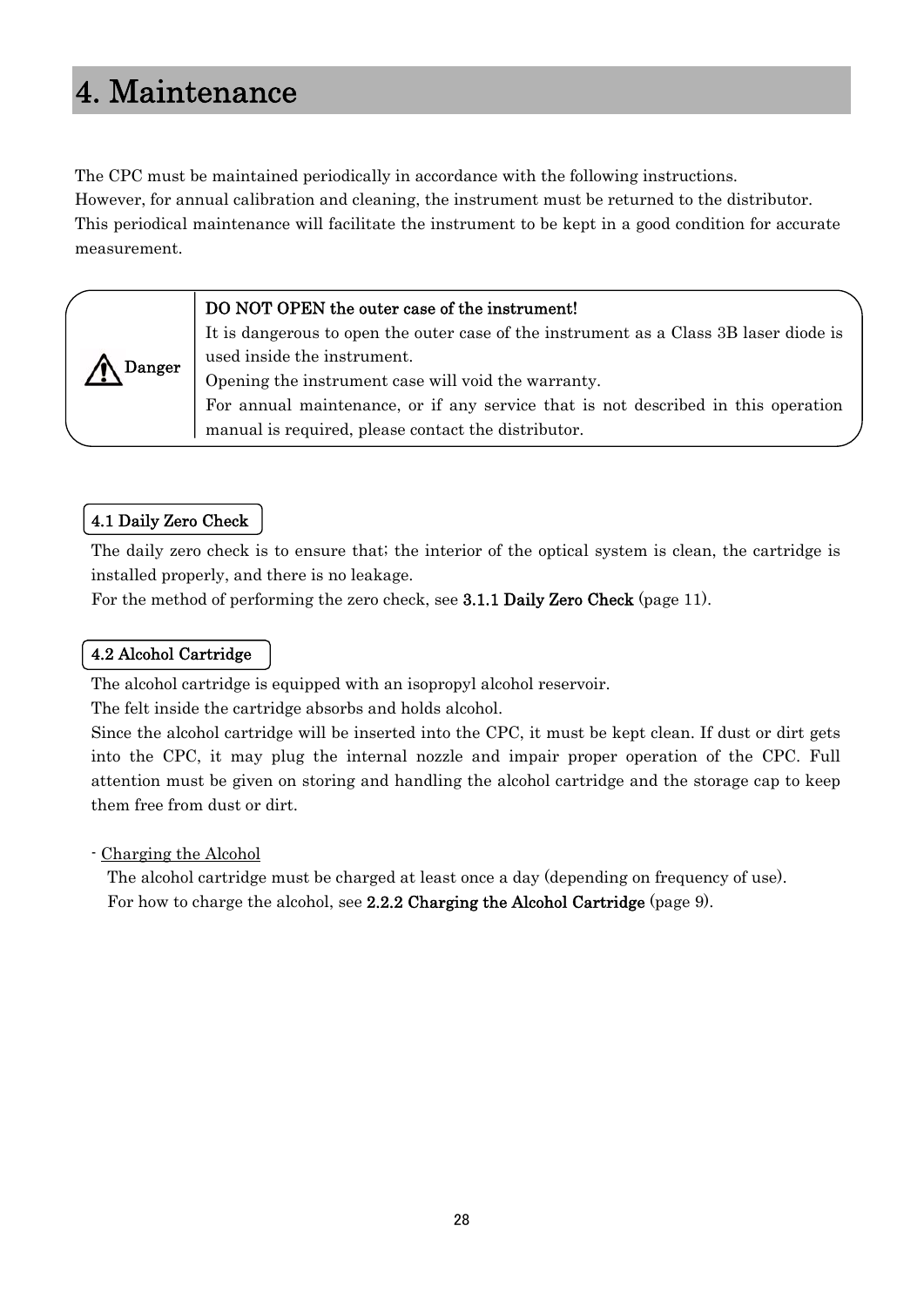- Cleaning and Replacing the Felt

The felt and mesh inside the alcohol cartridge can be changed in the field.

The CPC is supplied with two sets of spare felts and meshes. Normally, the felt does not require replacement unless any of the following conditions occur.

- 1. The "ALCOHOL ERR" message appears on the screen even when the CPC is used only for a short period.
	- $\rightarrow$  This may happen when the CPC is used in an environment with extremely high humidity for a prolonged period, or when moisture has accumulated in the felt.
- 2. The felt is contaminated with dust, dirt or oil.
	- $\rightarrow$  This should not happen when the CPC is used in normal ambient air, however, if the CPC is used for sampling particles other than those normally found in ambient air (e.g., use in boiler rooms, or sampling combustion aerosols), the felt may become contaminated and require replacement.
- 3. The mesh inside the alcohol cartridge is plugged.

 reinstalled in the cartridge. When the alcohol felt and/or mesh is obviously contaminated, it If moisture accumulates in the alcohol cartridge, the felt must be removed and dried, and then should be replaced.

Though some discoloration of the felt may be found, this is normal and will not influence the performance of the CPC.

- How to Replace the Felt
	- 1. Before removing the felt, dry the alcohol of the felt by placing the cartridge in a clean and low humidity environment.
	- 2. Remove the felt from the cartridge by holding the cartridge with both hands with your hands near the seam of the cartridge, and apply pressure as to separate the cartridge. The cartridge will separate into two pieces and you will see the white felt.
	- 3. When separated into two, push the felt and mesh out of the cartridge cylinder from the opening at the end by using the felt removal tool (small wooden stick), and replace them with the supplied new felt and mesh.
	- 4. Confirm that the felt and mesh are clean.

 The felt may have some light brownish (or yellowish) discoloration. This is normal and will not influence the performance of the instrument. If the discoloration of the felt is severe, discard the felt and replace it with a new felt.

Hold the mesh up to the light and make sure that all holes of the mesh are clean. If any of the holes are clogged, clean them by blowing air through the mesh. If the mesh cannot be cleaned completely, it should be replaced with a new mesh.



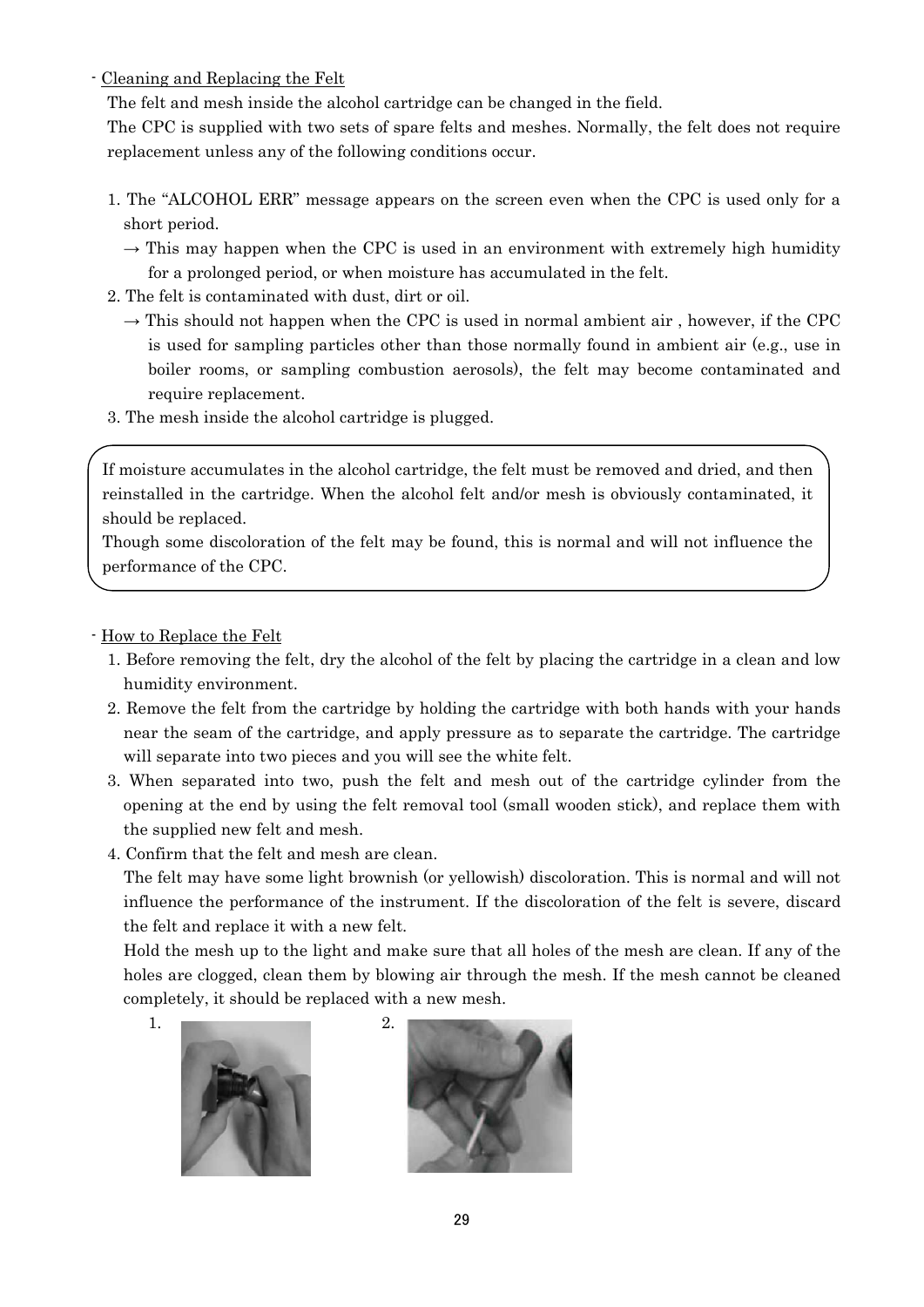<span id="page-36-0"></span>- Assembling the Cartridge

| Before assembling, make sure that all parts are clean.                             |  |
|------------------------------------------------------------------------------------|--|
| If small debris or lint of the felt gets into the instrument, it may cause serious |  |
| problems.                                                                          |  |
| Blow air onto the entire surface of the alcohol cartridge and felt to make sure    |  |
| that they are free from dust and dirt.                                             |  |
|                                                                                    |  |

Insert a clean mesh into the cartridge cylinder and confirm that it lies flat on the bottom.

Then insert the felt into the cartridge cylinder until it hits the bottom.

Reassemble the cartridge in the reverse order of disassembling.

Blow air to the entire unit when finished.

#### 4.3 Frequency of Maintenance

The CPC requires very little maintenance. However, maintenances as suggested below should be performed to ensure proper operation. There are some items that are recommended to be performed each time the CPC is used. Other items should be performed according to the frequency of use.

| Item                                                                         | Frequency                                         |
|------------------------------------------------------------------------------|---------------------------------------------------|
| Daily zero check                                                             | Daily (or before use if not used daily)           |
| Charging the felt with alcohol                                               | Daily (or before use if not used daily)           |
| Replacing the alcohol felt                                                   | As required<br>(See chapter 6. "Troubleshooting") |
| Returning the instrument to the<br>distributor for cleaning and calibration. | Once a year                                       |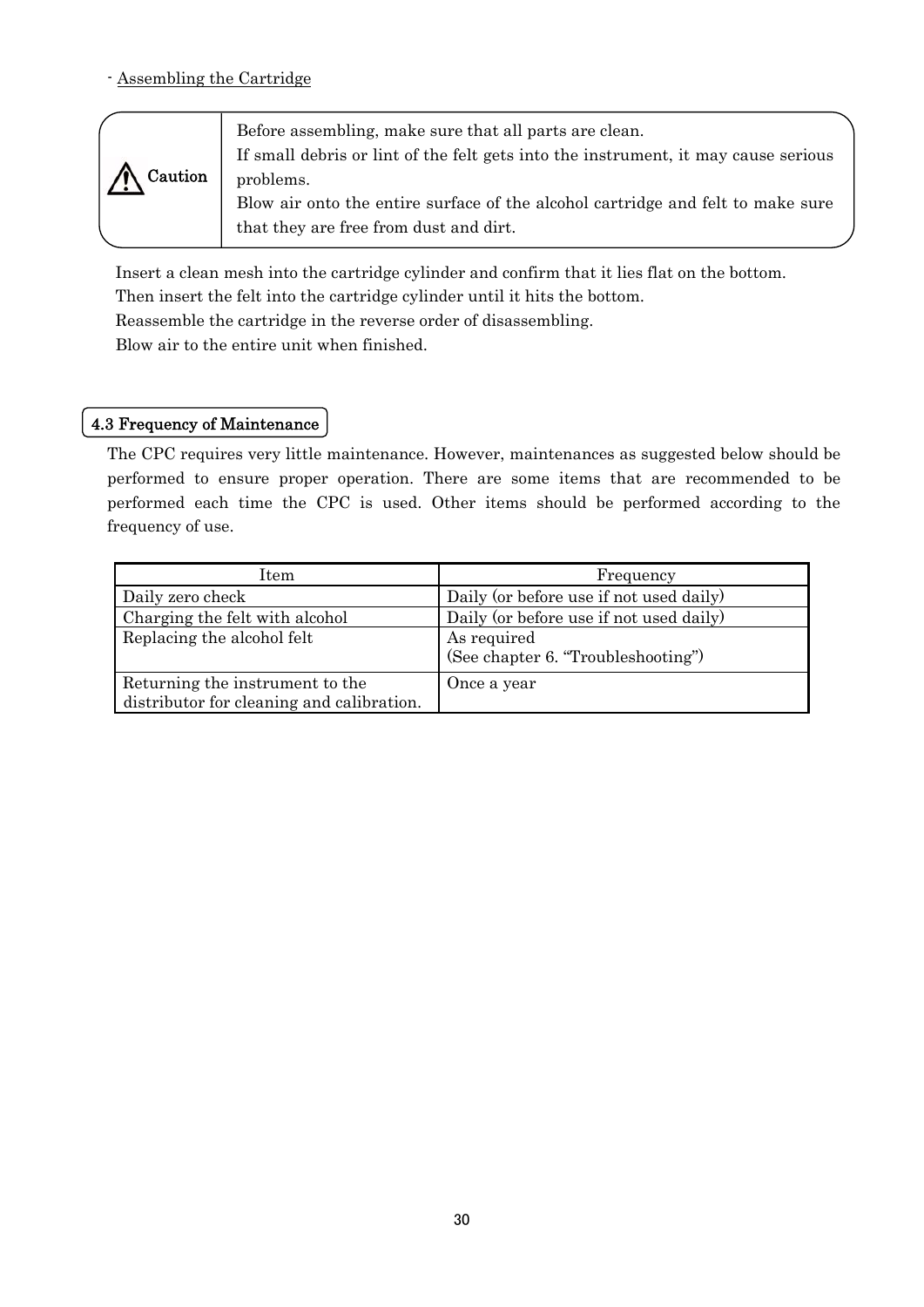# <span id="page-37-0"></span>5. Main Specifications

|                                       | <b>Measuring Particle Size</b> | $0.015$ to $1 \mu m$                                                                             |  |
|---------------------------------------|--------------------------------|--------------------------------------------------------------------------------------------------|--|
|                                       | <b>Concentration Range</b>     | 0 to 100,000 particles/ $cm3$                                                                    |  |
| <b>Counting Efficiency</b>            |                                | 50nm: 100±20% (15nm: 50% and above)                                                              |  |
| Zero Count                            |                                | 1 particle/ $cm3$ or less                                                                        |  |
| <b>Flow Rate</b>                      |                                | Aerosol Flow: 100cc/min.<br>Total Flow: 700cc/min.                                               |  |
| Alcohol                               | Type                           | Isopropyl Alcohol (Purity: 99.5%)                                                                |  |
| Supply                                | Hours per Fill                 | Approx. 5 hours (at 21 degrees C)                                                                |  |
| <b>Absolute Pressure at Inlet</b>     |                                | 150 to 1150 hPa                                                                                  |  |
| <b>Measurement Modes</b>              |                                | Normal / Repeat / Program / Counter                                                              |  |
| Communication                         |                                | <b>USB</b>                                                                                       |  |
| Printer Communication<br>Requirements |                                | No Parity, Bit length: 8 bits, Stop bit: 1                                                       |  |
| Memory (Maximum)                      |                                | 10,000 data records                                                                              |  |
| Power                                 | Type                           | Six (6) AA Alkaline Batteries / Nickel Metal Hydride Batteries or<br>AC Adapter (Input 100-240V) |  |
| Supply                                | <b>Operating Hours</b>         | Alkaline batteries: Approx. 5 hours<br>Nickel Metal Hydride Batteries: Approx. 8 hours           |  |
| <b>Ambient Temperature Range</b>      |                                | 15 to 30 degrees C                                                                               |  |
| Dimensions                            |                                | $120(W) \times 280(H) \times 130(D)$ mm                                                          |  |
| Weight                                |                                | Approx. 1.5kg (without batteries)                                                                |  |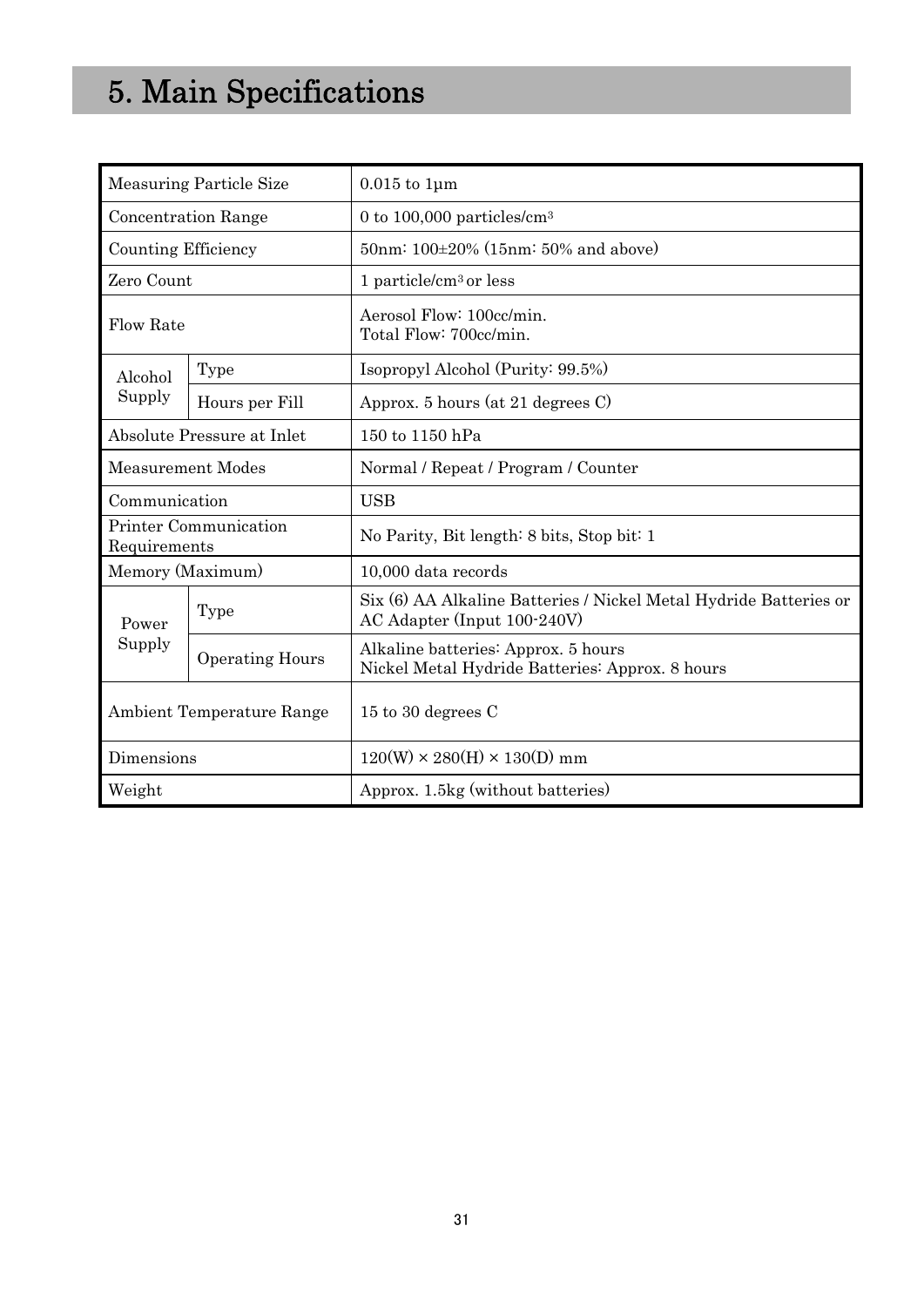# <span id="page-38-0"></span>6. Troubleshooting

| Symptom             | <b>Possible Cause</b>                      | Maintenance/Solution                                                              |
|---------------------|--------------------------------------------|-----------------------------------------------------------------------------------|
| Zero count cannot   |                                            | Alcohol has accumulated in the Apply the storage cap to the CPC, and run          |
| be obtained         | optical system.                            | the CPC for 24 hours (using the AC                                                |
|                     | (Caused by prolonged tilting of adapter).  |                                                                                   |
| (When using filter) | the instrument.)                           | This will dry the optical system and restore                                      |
|                     |                                            | proper operation of the instrument.                                               |
|                     | Alcohol cartridge is loose.                | Firmly install the alcohol cartridge into the                                     |
|                     |                                            | instrument.                                                                       |
|                     | Deterioration of filter                    | Replace the filter.                                                               |
|                     | performance.                               |                                                                                   |
|                     | Leakage inside the instrument.             | Send the instrument to our factory for                                            |
|                     |                                            | inspection and service.                                                           |
| Counts seem too     | Alcohol shortage.                          | Charge the felt with alcohol.                                                     |
| low.                | Particle count in the area is              |                                                                                   |
|                     | actually low.                              |                                                                                   |
| (Lower than         |                                            |                                                                                   |
| expected values.)   |                                            | Moisture has accumulated inside Replace or dry the felt inside the alcohol        |
|                     | the alcohol cartridge.                     | cartridge.                                                                        |
|                     |                                            | Pump problem due to low flow (or Check the monitor for an error message.          |
|                     | no flow).                                  | Check the flow rate of the pump with the                                          |
|                     |                                            | flow meter. The flow rate must be approx.                                         |
|                     |                                            | 700cc/min.                                                                        |
|                     |                                            | Instrument is operated in an Operate the instrument in the specified              |
|                     | extreme environment such as environment.   |                                                                                   |
|                     | high/low temperature, or high              |                                                                                   |
|                     | humidity.                                  |                                                                                   |
|                     |                                            | Alcohol is inferior in quality, or Replace the felt inside the alcohol cartridge. |
|                     | contaminated.                              | Use only an appropriate alcohol as                                                |
|                     |                                            | specified.                                                                        |
|                     | The instrument requires                    | Send the instrument to our factory for                                            |
|                     | calibration and/or service.                | service.                                                                          |
|                     | No keypad response. Malfunction of keypad. | Send the instrument to our factory for                                            |
|                     |                                            | repair.                                                                           |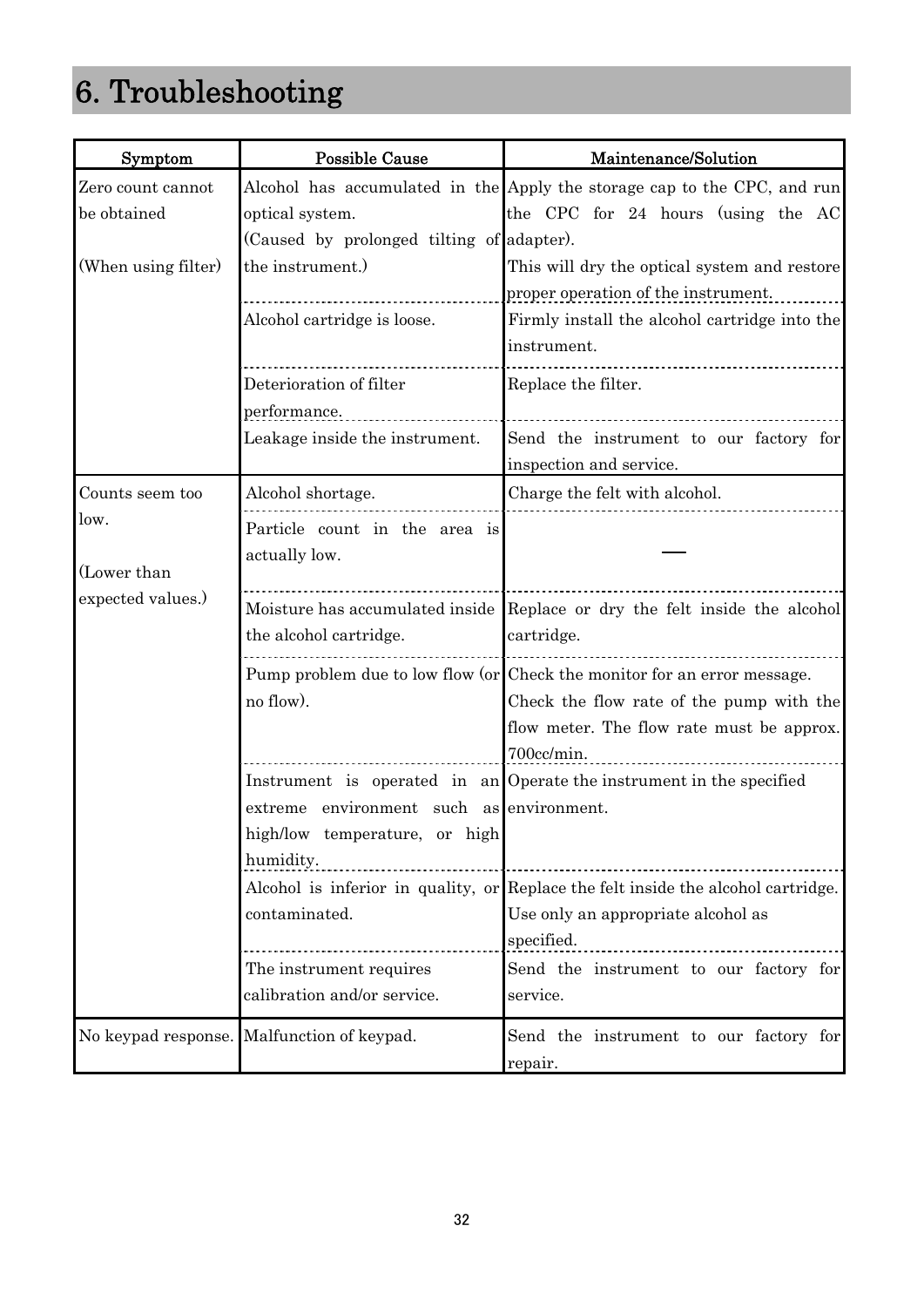| Symptom                          | <b>Possible Cause</b>                                    | Maintenance/Solution                                                             |  |
|----------------------------------|----------------------------------------------------------|----------------------------------------------------------------------------------|--|
| [LASER ERR]                      | Possible laser damage.                                   | Send the instrument to our factory for                                           |  |
| Message                          |                                                          | repair.                                                                          |  |
| [PUMP ERR]                       | Possible pump damage.                                    | Send the instrument to our factory for                                           |  |
| Message                          |                                                          | repair.                                                                          |  |
| <b>(TEMP ERR)</b>                | Possible Peltier damage.                                 | Send the instrument to our factory for                                           |  |
| Message                          |                                                          | repair.                                                                          |  |
| [ALCOHOL ERR]                    | Alcohol shortage.                                        | Charge the alcohol cartridge with alcohol.                                       |  |
| Message                          |                                                          |                                                                                  |  |
| <b>[FLOW ERR]</b>                | Load is applied to the inlet.                            | Confirm that there is no load applied to the                                     |  |
| Message                          |                                                          | inlet.                                                                           |  |
|                                  |                                                          | Alcohol cartridge or storage cap is Properly insert and turn the cartridge until |  |
|                                  | not properly inserted.                                   | it cannot be turned any further.                                                 |  |
| <b>[COUNT OVER]</b>              | Measuring particle concentration                         | Measurement is possible, however, the                                            |  |
| Message                          | is too high.                                             | optical system may become contaminated.                                          |  |
|                                  |                                                          | Make sure to attach the filter to the inlet                                      |  |
|                                  |                                                          | for cleaning after use.                                                          |  |
| <b>[COM ERR]</b>                 |                                                          | Communication cable to the PC is Confirm the connection with the PC.             |  |
| Message                          | disconnected.                                            |                                                                                  |  |
| [PRINT ERR]                      | Communication cable to the                               | Confirm the connection with the printer.                                         |  |
| Message                          | printer is disconnected.                                 |                                                                                  |  |
|                                  | Communication setting is                                 | Communication setting of the printer must                                        |  |
|                                  | incorrect.                                               | be consistent with the CPC.                                                      |  |
|                                  |                                                          | See $3.3.4.2$ Printer Setup (page $25$ ).                                        |  |
| [PUMP STOP]                      | Instrument is tilted during                              | Tilt of the instrument causes the pump to                                        |  |
| Message                          | operation.                                               | stop. Put the instrument in a horizontal                                         |  |
|                                  |                                                          | position. The pump will start operation in 5                                     |  |
|                                  |                                                          | seconds after the instrument is returned to                                      |  |
|                                  |                                                          | a horizontal position.                                                           |  |
| Power does not turn Low battery. |                                                          | Replace the batteries.                                                           |  |
| on.                              |                                                          |                                                                                  |  |
|                                  | AC adapter is not functioning or Connect the AC adapter. |                                                                                  |  |
|                                  | not connected.                                           |                                                                                  |  |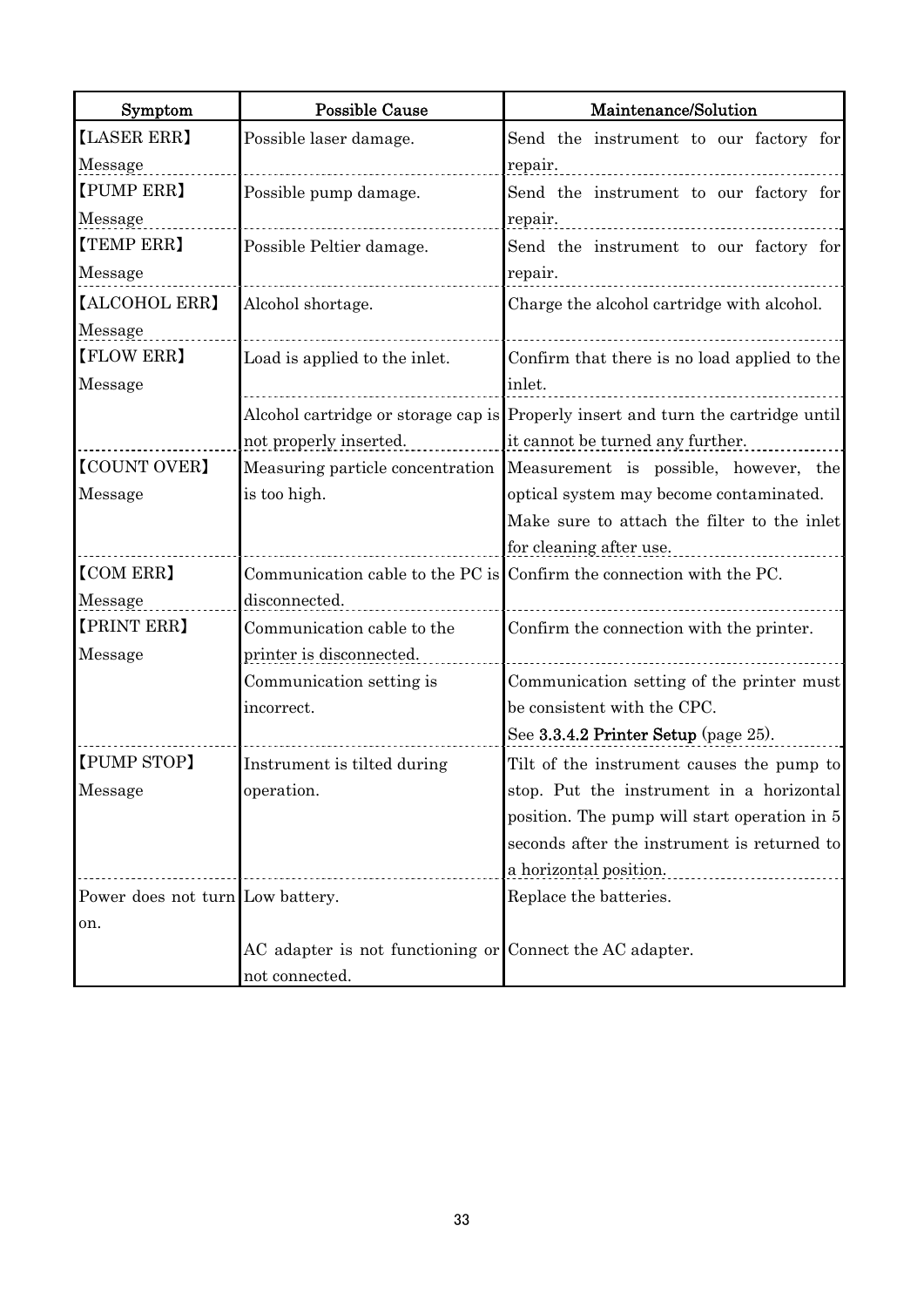# <span id="page-40-0"></span>7. Warranty and After Service

|                       | Warranty                                                                                                                                                                                                                                                                                                                                                                       |  |  |
|-----------------------|--------------------------------------------------------------------------------------------------------------------------------------------------------------------------------------------------------------------------------------------------------------------------------------------------------------------------------------------------------------------------------|--|--|
| ➤                     | A warranty card is not included in this product.                                                                                                                                                                                                                                                                                                                               |  |  |
|                       | The product is supplied with a registration card. Please make sure you receive the<br>registration card on purchase. To register your warranty for this product, the registration<br>card must be send back to KJI after all required information is filled in.<br>Please be advised that if the registration card is not returned to us, the product may not be<br>warranted. |  |  |
| ➤                     | The CPC (excluding consumables such as batteries) is warranted against defects in<br>materials and workmanship under normal use for a period of one year from the date of<br>original purchase.                                                                                                                                                                                |  |  |
|                       | <b>After Service</b>                                                                                                                                                                                                                                                                                                                                                           |  |  |
|                       | When you have a problem with your unit, please check out the "Troubleshooting" section<br>first.                                                                                                                                                                                                                                                                               |  |  |
| $\blacktriangleright$ | If that does not help, please contact your distributor, or call us at KJI's service center (See<br>last page for contact information).                                                                                                                                                                                                                                         |  |  |
| $\blacktriangleright$ | During the warranty period, we will repair at no charge a product that proves to be<br>defective due to material or workmanship under normal use.                                                                                                                                                                                                                              |  |  |
| ⋗                     | Repair after warranty expiration:<br>Upon request, we will repair the instrument at your expenses, if the instrument's<br>performance (function and accuracy) is found to be recoverable by providing the repair.                                                                                                                                                              |  |  |
|                       | Replacement parts are available for a minimum period of five (5) years after termination of<br>production. This storage period of replacement parts is considered as the period during<br>which we can provide repair service. For further information, please contact KJI's service<br>center.                                                                                |  |  |
|                       | When making an inquiry, please provide the following information.<br>* Product Name:<br><b>HHCPC</b>                                                                                                                                                                                                                                                                           |  |  |
|                       | * Model Number:<br>3800<br>* Serial Number:<br>* Description of Symptom in detail.<br>* Date of Purchase:                                                                                                                                                                                                                                                                      |  |  |
|                       |                                                                                                                                                                                                                                                                                                                                                                                |  |  |